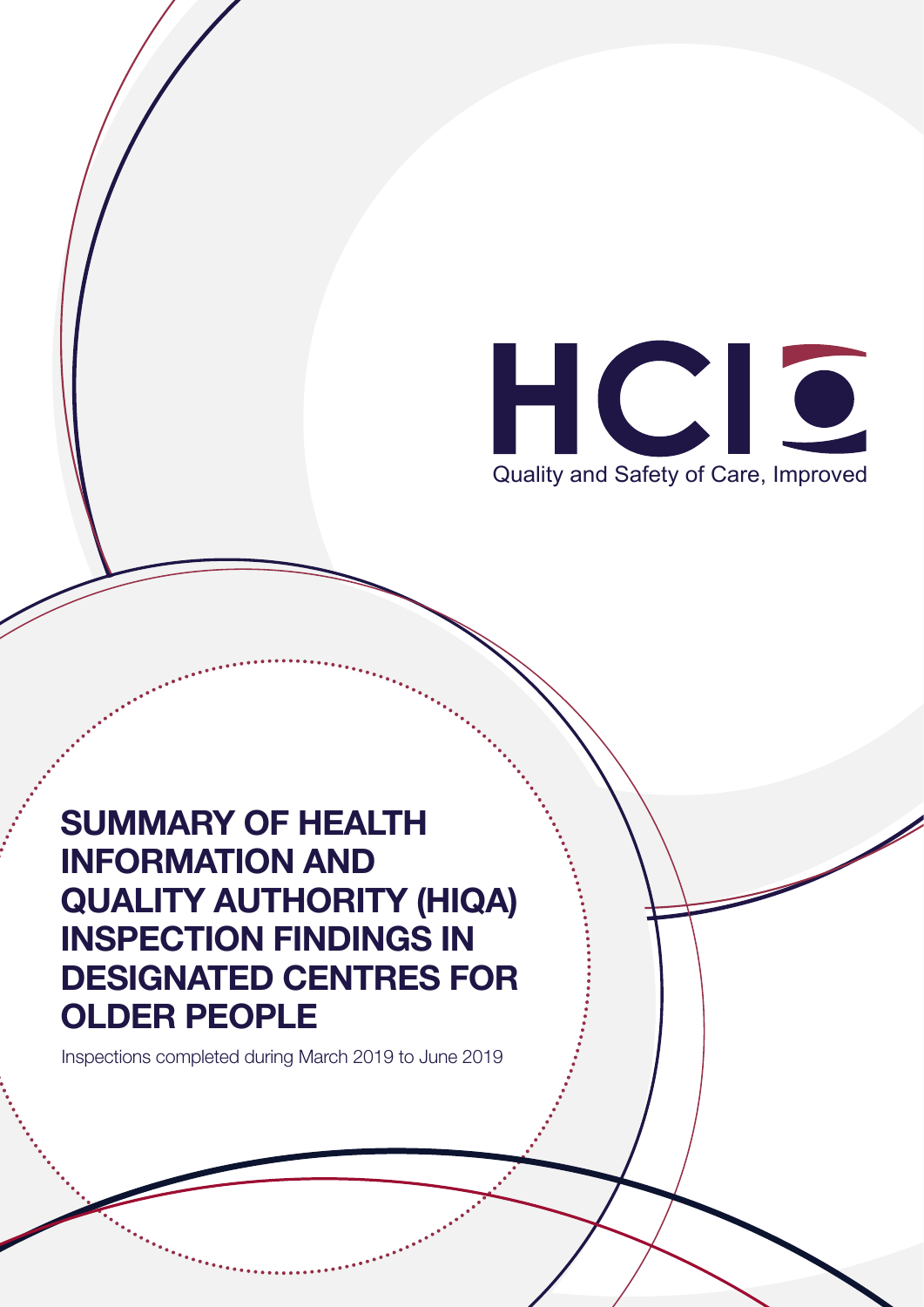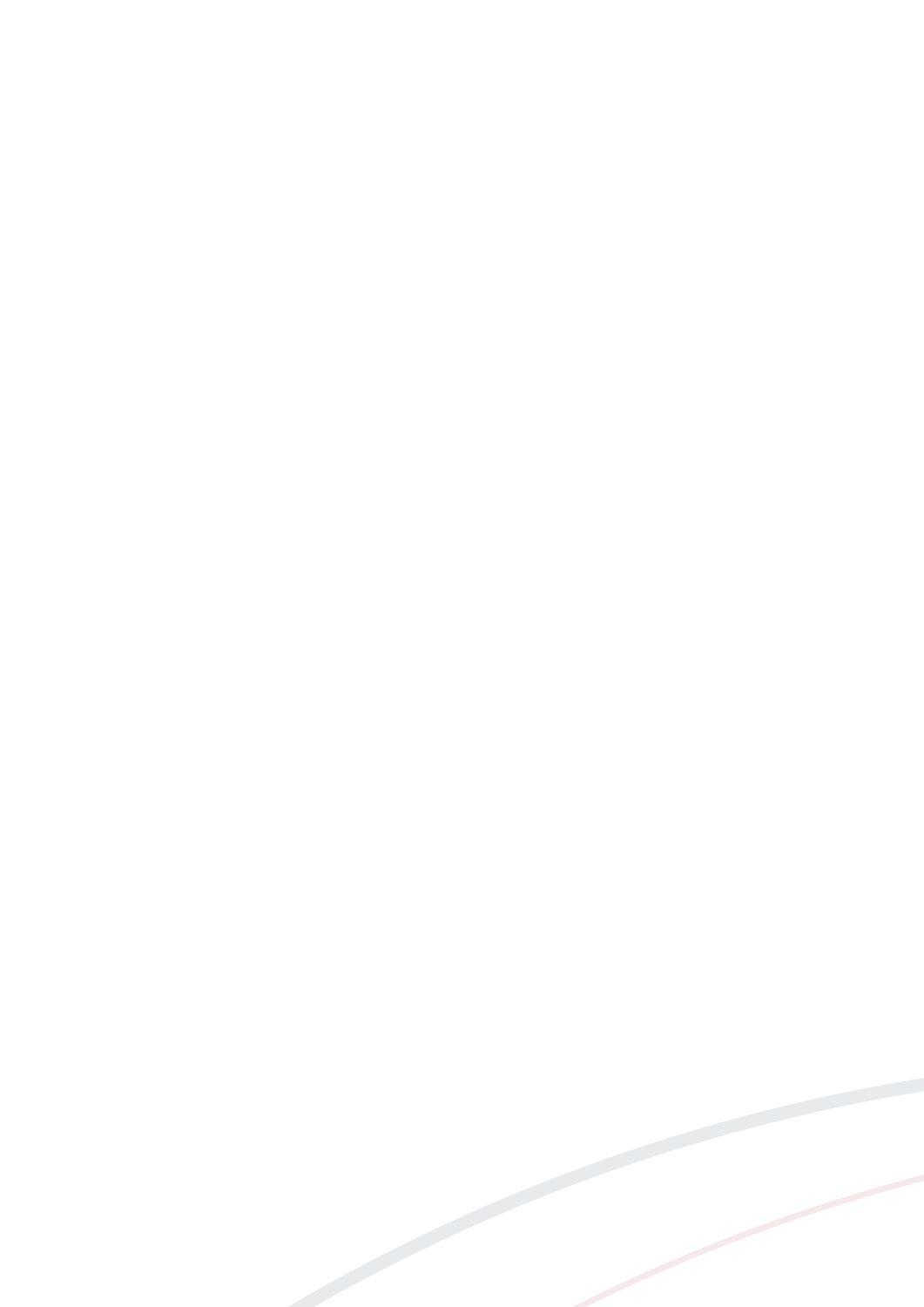# **TABLE OF CONTENTS**

| 1.0 |                                                                                                  |  |
|-----|--------------------------------------------------------------------------------------------------|--|
| 2.0 |                                                                                                  |  |
| 3.0 |                                                                                                  |  |
| 4.0 |                                                                                                  |  |
| 5.0 | Overview of Findings from Restrictive Practice Thematic Inspection Reports in                    |  |
|     |                                                                                                  |  |
| 6.0 |                                                                                                  |  |
|     |                                                                                                  |  |
| 7.0 |                                                                                                  |  |
|     | <b>Dimension 1: Capacity and Capability</b>                                                      |  |
|     | Registration Regulation 4: Application for Registration or Renewal of Registration 11            |  |
|     |                                                                                                  |  |
|     |                                                                                                  |  |
|     |                                                                                                  |  |
|     |                                                                                                  |  |
|     |                                                                                                  |  |
|     |                                                                                                  |  |
|     |                                                                                                  |  |
|     |                                                                                                  |  |
|     |                                                                                                  |  |
|     |                                                                                                  |  |
|     |                                                                                                  |  |
|     |                                                                                                  |  |
|     | Regulation 33: Notifications of Procedures and Arrangements for periods when Person In Charge is |  |
|     |                                                                                                  |  |
|     |                                                                                                  |  |
|     | <b>Dimension 2: Quality and Safety</b>                                                           |  |
|     |                                                                                                  |  |
|     |                                                                                                  |  |
|     |                                                                                                  |  |
|     |                                                                                                  |  |

| $\frac{1}{2}$ |  |
|---------------|--|
|               |  |
|               |  |
|               |  |
|               |  |
|               |  |
|               |  |
|               |  |
|               |  |
|               |  |
|               |  |
|               |  |
|               |  |
|               |  |
|               |  |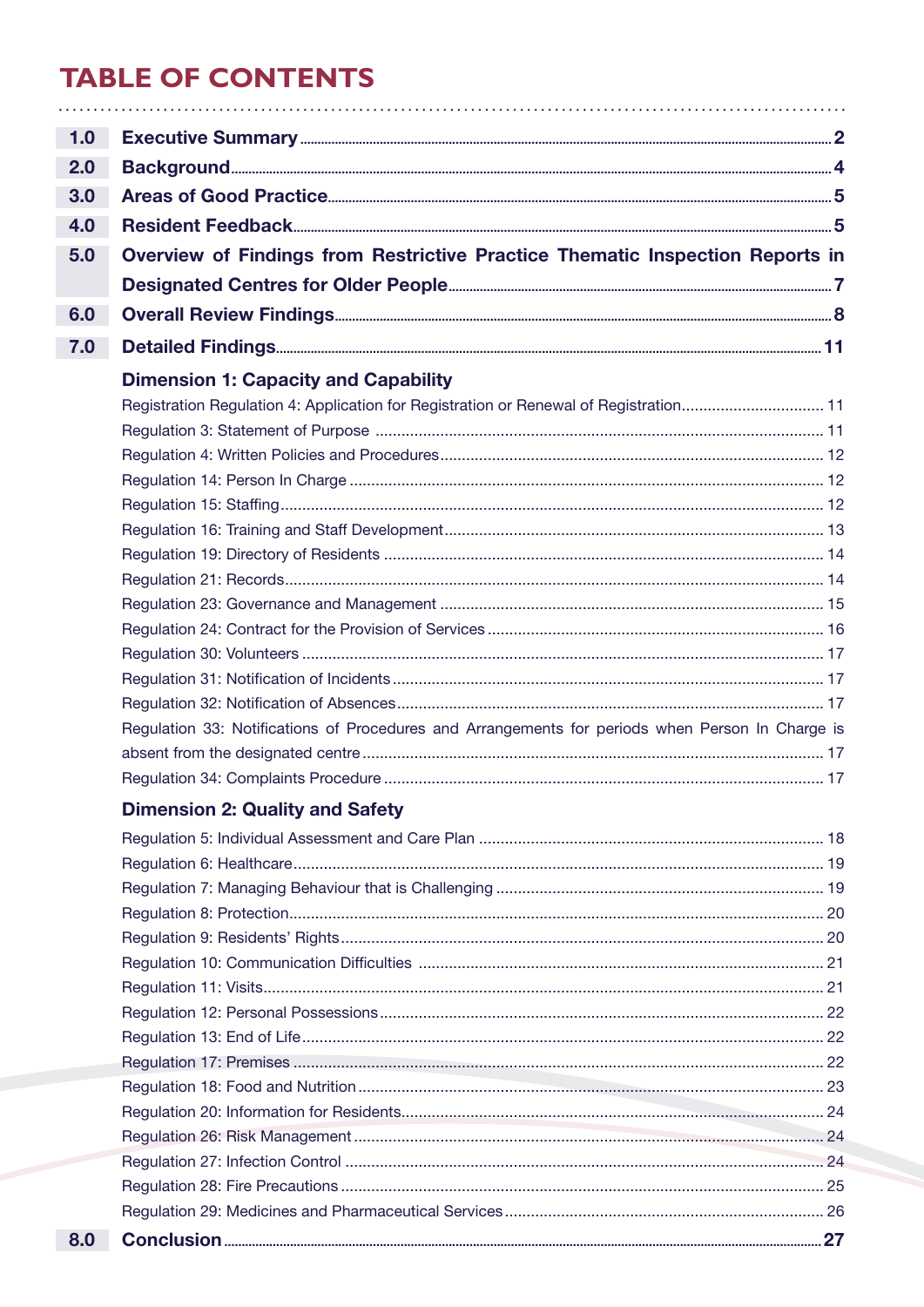# 1.0 **EXECUTIVE SUMMARY**

This report by HCI highlights the trends in inspection findings, those being 'Compliant' and 'Not Compliant' as detailed by the Health Information and Quality Authority (HIQA) in reports for residential care settings for older people. The inspections were against the requirements as outlined in the following:

. . . . . . . . . . . . . . . . .

- Health Act 2007 (Care and Welfare of Residents in Designated Centres for Older People) Regulations 2013 (S.I.No. 415 of 2013).
- Health Act 2007 (Registration of Designated Centres for Older People) Regulation 2015 (S.I.No. 61 of 2015).

HCI completed a review of seventeen (17) randomly selected HIQA Inspection Reports. All inspections were completed during March 2019 to June 2019.

Table 1 below highlights the main findings that carried a **Not Compliant Red Risk**. Table 2 opposite highlights additional key areas requiring improvement.

| <b>Dimension</b>          | <b>Regulation</b>                           | <b>Not Compliant Red Risk Findings</b>                                                                                                                                                                                            |  |  |  |  |  |  |
|---------------------------|---------------------------------------------|-----------------------------------------------------------------------------------------------------------------------------------------------------------------------------------------------------------------------------------|--|--|--|--|--|--|
| Capacity and Capability   | Regulation 21: Records                      | Failure to ensure all staff had a vetting disclosure<br>in accordance with the National Vetting Bureau<br>(Children and Vulnerable Person Act 2012 and<br>2016).                                                                  |  |  |  |  |  |  |
| Capacity and Capability   | Regulation 23: Governance<br>and Management | Inspectors were not assured that the appropriate<br>management systems were in place to ensure<br>the service provided was safe appropriate to the<br>needs of residents and effectively monitored by<br>the Registered Provider. |  |  |  |  |  |  |
|                           |                                             | The fire safety strategy was not implemented, and<br>management were not knowledgeable in relation<br>to it.                                                                                                                      |  |  |  |  |  |  |
|                           |                                             |                                                                                                                                                                                                                                   |  |  |  |  |  |  |
| <b>Quality and Safety</b> | Regulation 28: Fire<br>Precautions          | The Registered Provider did not take adequate<br>precautions against the risk of fire or ensure vthat<br>adequate systems were in place to ensure the safe<br>and effective evacuation of residents.                              |  |  |  |  |  |  |
|                           |                                             | Break glass units were located 1.5m above floor<br>level.                                                                                                                                                                         |  |  |  |  |  |  |
|                           |                                             | Fire safety management plans was not up to date.                                                                                                                                                                                  |  |  |  |  |  |  |
|                           |                                             | No signage was available to alert staff and<br>residents to the use of oxygen in bedrooms.                                                                                                                                        |  |  |  |  |  |  |

#### Table 1: Not Compliant Red Risk – Findings (S.I.No. 415 of 2013)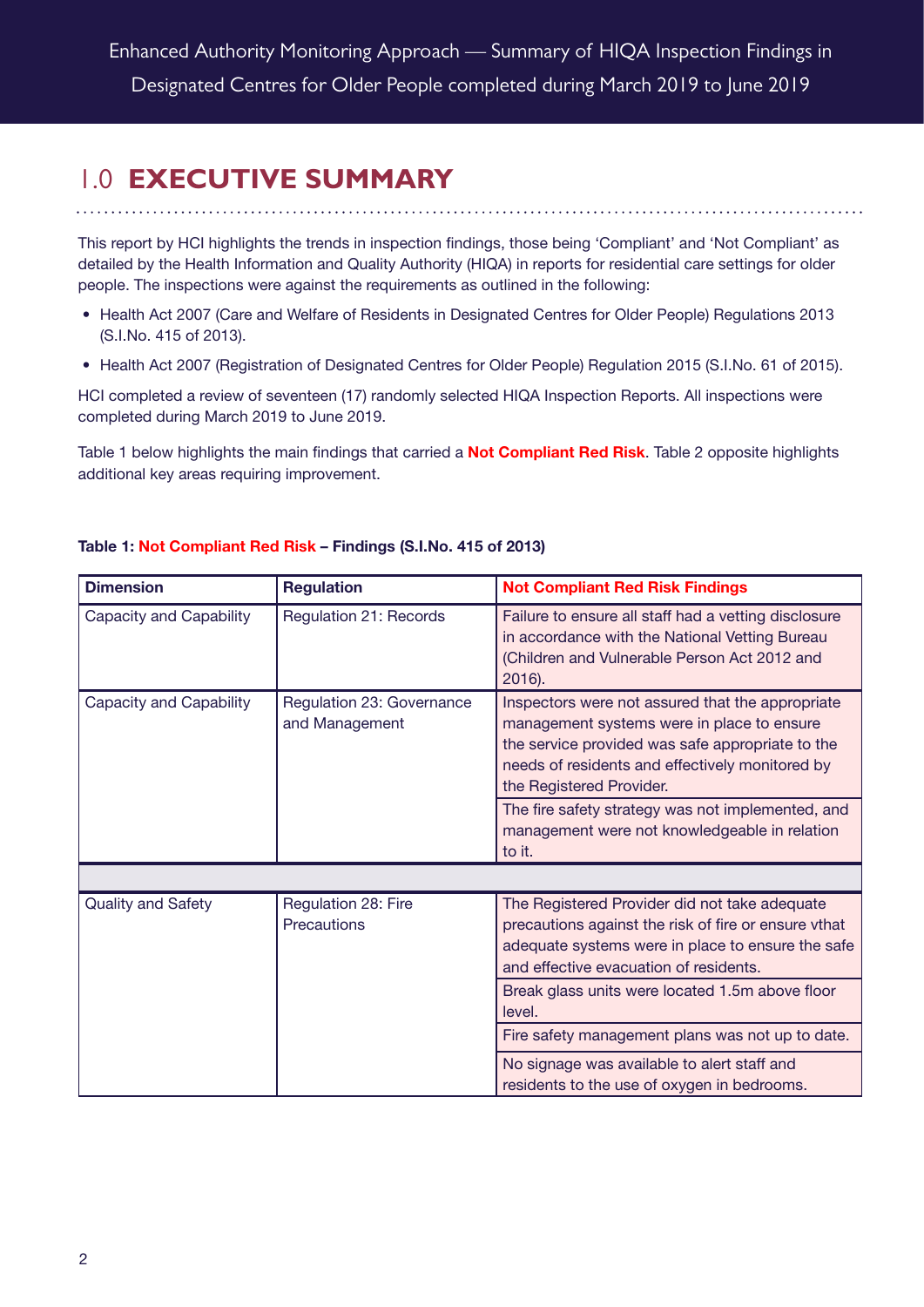. . . . . . . . . . . . . . . . . . .

#### Table 2: Not Compliant Orange and Yellow Risk – Findings (S.I.No. 415 of 2013)

| <b>Dimension</b>          | <b>Regulation</b>                               | <b>Not Compliant Orange and Yellow Risk</b><br><b>Findings</b>                                                                                                                                                                                                                                                                            |  |  |  |  |  |  |
|---------------------------|-------------------------------------------------|-------------------------------------------------------------------------------------------------------------------------------------------------------------------------------------------------------------------------------------------------------------------------------------------------------------------------------------------|--|--|--|--|--|--|
| Capacity and Capability   | Regulation 19: Directory of<br><b>Residents</b> | The Directory of Residents had not been updated<br>to reflect all admissions and transfers.                                                                                                                                                                                                                                               |  |  |  |  |  |  |
|                           |                                                 | The Directory of Residents was not available for<br>review during the inspection.                                                                                                                                                                                                                                                         |  |  |  |  |  |  |
|                           |                                                 |                                                                                                                                                                                                                                                                                                                                           |  |  |  |  |  |  |
| <b>Quality and Safety</b> | Regulation 26: Risk<br>Management               | Risk management policy and procedure did not<br>contain the necessary information as detailed<br>within the Regulations.<br>There were inadequate arrangements to identify,<br>assess, mitigate, monitor and report all risks.<br>Risks were not assessed and managed<br>appropriately.<br>The Risk Register was not updated and reviewed |  |  |  |  |  |  |
|                           |                                                 | on a regular basis.                                                                                                                                                                                                                                                                                                                       |  |  |  |  |  |  |
| <b>Quality and Safety</b> | Regulation 17: Premises                         | The layout and design of the residential centre was<br>not fit for purpose.                                                                                                                                                                                                                                                               |  |  |  |  |  |  |
|                           |                                                 | General maintenance of the premises was<br>required.                                                                                                                                                                                                                                                                                      |  |  |  |  |  |  |
|                           |                                                 | Inadequate storage facilities for residents.                                                                                                                                                                                                                                                                                              |  |  |  |  |  |  |

The following Regulations were not inspected in the reports reviewed and were therefore not included in the analysis:

- Registration Regulation 6 (S.I.No. 61 of 2015) Changes to Information Supplied for Registration Purposes.
- Registration Regulation 7 (S.I.No. 61 of 2015) Application by the Registered Providers for the Variation or Renewal of Conditions of Registration.
- Registration Regulation 9 (S.I.No. 61 of 2015) Notice to be given by a Registered Provider of a Designated Centre of intention to cease to carry on its business and close the Designated Centre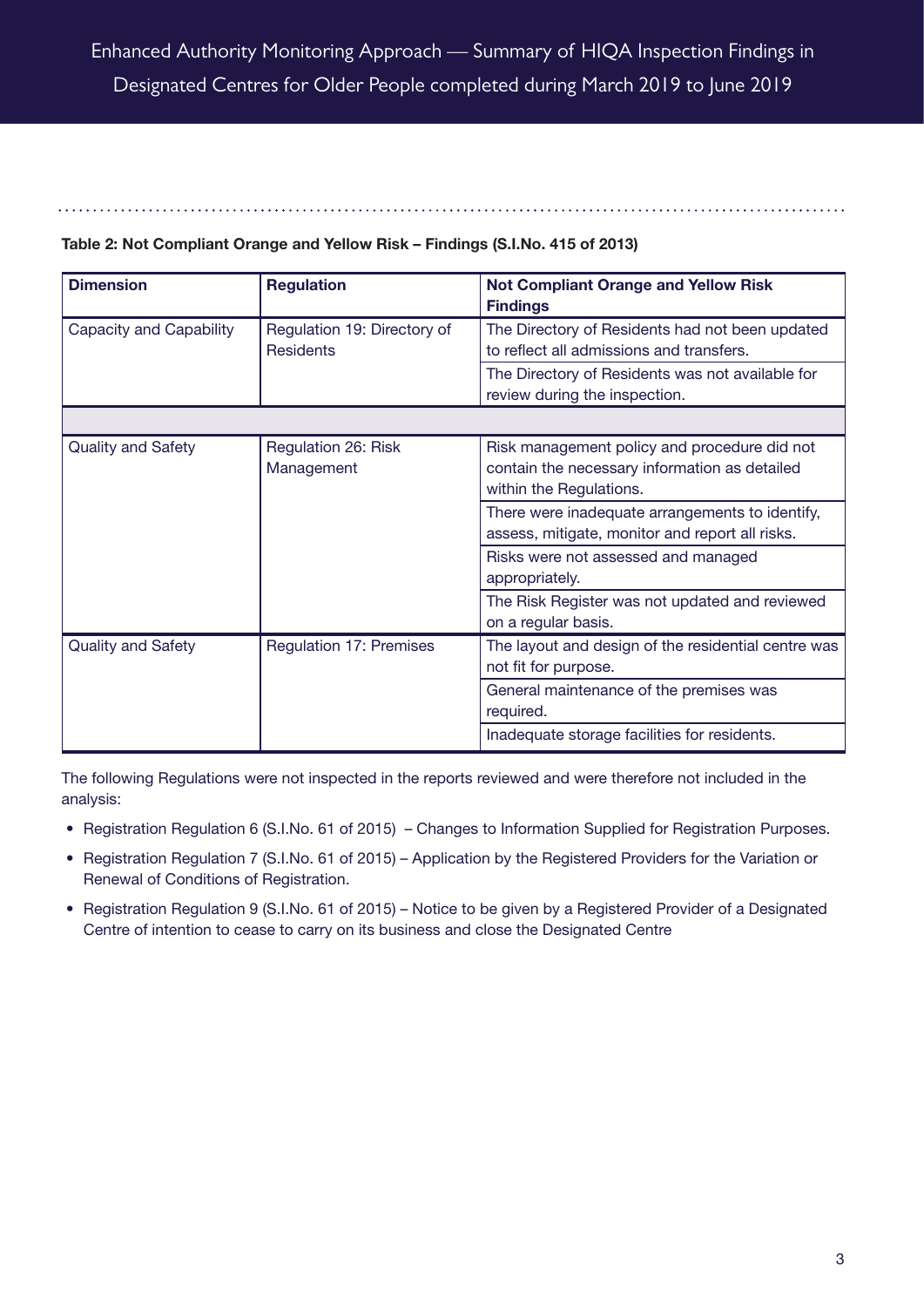# 2.0 **BACKGROUND**

Effective from the 1st of January 2018, Health Information and Quality Authority (HIQA) implemented the use of the Enhanced Authority Monitoring Approach (AMA) to the regulation of designated centres. This approach implemented changes to the inspection report format, which now reflects:

- Views of the people who use the service (as provided through resident questionnaires and Inspectors communications on-site with residents).
- Capacity and capability of the Registered Provider to deliver a safe quality service (addresses governance, leadership and management arrangements in the centre and how effective they are in assuring that a good quality and safe service is being provided).
- Quality and safety of the service (addresses the care and support people receive and whether it was of a good quality and ensured people were safe).

Another enhancement includes the risk-rating of regulations deemed Not Compliant within the designated centres. The inspection report format is regulation driven rather than the previous template which presented the findings under outcomes.

The findings of all monitoring inspections are set out under the four (4) Registration Regulations as detailed within S.I.No. 61 of 2015 and the thirty-two (32) Regulations as detailed within S.I.No. 415 of 2013. The number of regulations inspected by HIQA in each residential care setting is dependent on the purpose of the inspection.

The compliance descriptors are outlined as follows:

- Compliant: A judgment of compliant means the Registered Provider and/or the Person in Charge is in full compliance with the relevant legislation.
- Substantially Compliant: A judgement of substantially compliant means that the Registered Provider or Person In Charge has generally met the requirements of the regulation, but some action is required to be fully compliant. This finding will have a risk rating of yellow, which is low risk.
- Not Compliant: A judgement of not compliant means the Registered Provider or Person In Charge has not complied with a regulation and

that considerable action is required to come into compliance. Continued non-compliance or where the non-compliance poses a significant risk to the safety, health and welfare of residents using the service will be risk-rated red (high risk) and the Inspector will identify the date by which the Registered Provider must comply. Where the noncompliance does not pose a significant risk to the safety, health and welfare of residents using the services, it is risk rated orange (moderate risk) and the provider must take action within a reasonable time frame to come into compliance.

Once a judgement of 'Not Compliant' is made, Inspectors will review the risk to residents and will report on this risk as:

- $\bigcirc$  **Red:** There is a high risk associated with the non-compliance.
- O **Orange:** There is moderate risk associated with the non-compliance.
- ◯ **Yellow:** There is low risk associated with the non-compliance.
- Green: There is no risk.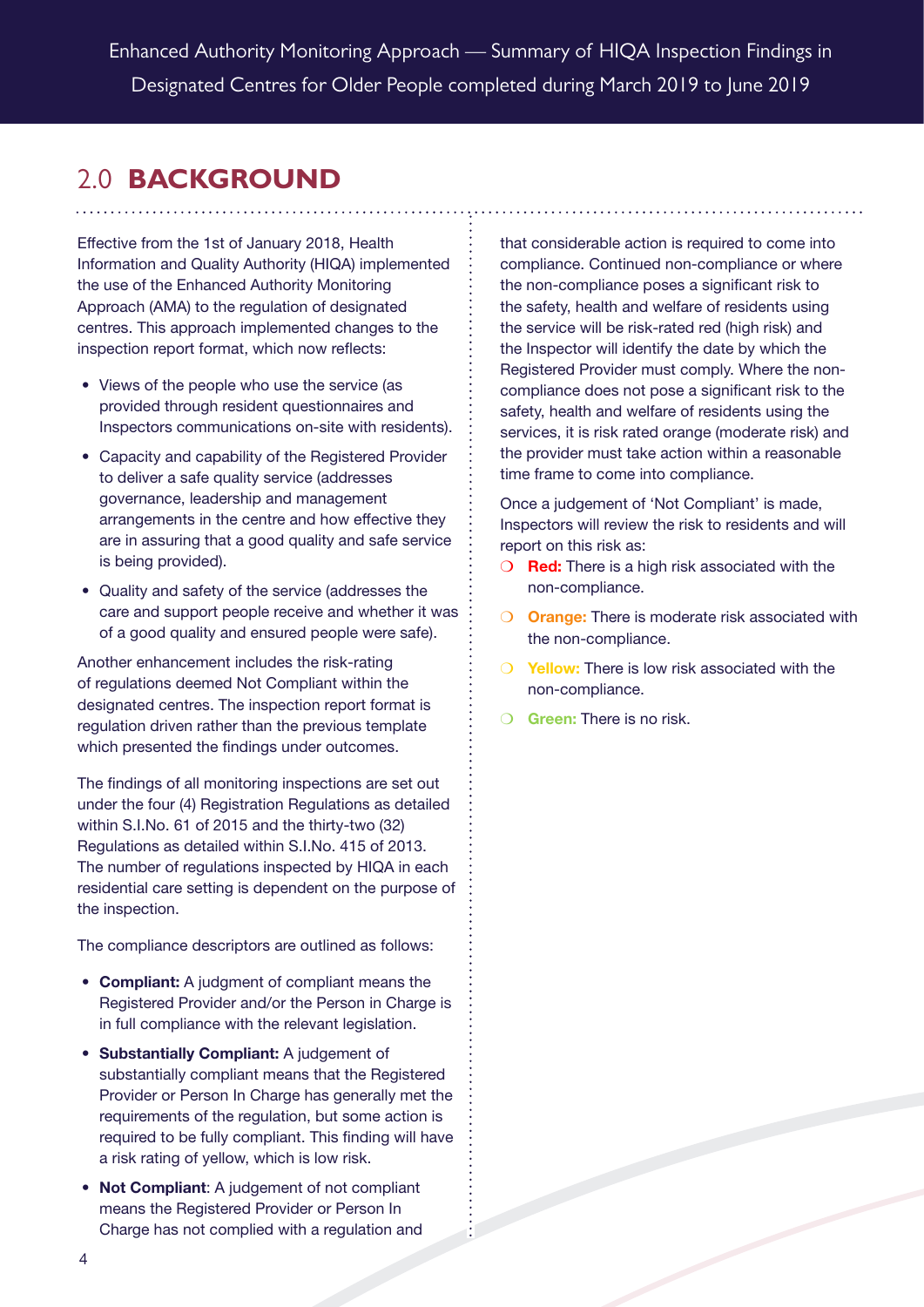# 3.0 **AREAS OF GOOD PRACTICE**

Table 1 details the Regulation(s) where good practice was identified, i.e. services inspected against the Regulations were deemed fully compliant. Caution is advised when interpreting Table 3 below, as not all of the 17 services reviewed were inspected against each Regulation.

#### Table 3: Regulations where Good Practice was identified

| <b>Dimension</b>              | <b>Regulation</b>                                                                 | <b>No. of Services</b><br><b>Inspected</b><br>against this<br><b>Regulation of</b><br>the 17 sample<br>reports |
|-------------------------------|-----------------------------------------------------------------------------------|----------------------------------------------------------------------------------------------------------------|
| Capacity<br>and<br>Capability | Regulation 22:<br>Insurance                                                       |                                                                                                                |
| Quality and<br>Safety         | Regulation 25:<br><b>Temporary Absence</b><br>or Discharge of<br><b>Residents</b> |                                                                                                                |

# 4.0 **RESIDENT FEEDBACK**

Resident questionnaires were sent in advance of announced Inspections to allow residents and their representatives to provide feedback regarding living in the residential centre. Also, during inspections, HIQA Inspectors, where possible, spoke with residents to discuss their experience of the service.

Overall, the majority of the feedback received within the seventeen (17) reports reviewed was positive. Feedback included:

#### • Daily Living/Social Activities:

- o Some residents felt that the days were long when there were no activities scheduled or when the Activity Coordinator was on leave.
- o Residents felt there was a lack of activities at the weekend.
- o Some residents felt that they were being put to bed too early.
- o Residents, who shared a room with others, felt that not all residents agreed on what to watch on the television. Also, they felt that not all residents in multioccupancy rooms agreed on whether windows should be opened or closed.
- o Some residents found communal areas to be very noisy and busy.
- o Residents expressed that they would like the opportunity to go out more during the

day and evening.

 o Residents communicated that they would like to be able to walk outside.

#### • Space/Premises in the Residential Centres:

- o Some residents and their relatives informed the Inspector of poor communication between staff and residents. An example provided to the Inspector included residents in multioccupancy bedrooms being offered a choice of a single room when one became available.
- o Residents communicated that they would like more privacy and storage space for personal belongings.
- o Some residents communicated that the distance from their room to the toilet was too long.

#### • Food and Nutrition:

- o Some residents communicated that they could not remember what was on the menu for lunch and that they would have to 'wait and see' when they arrived at the dining room.
- o Residents said they enjoyed the food and the choices available to them.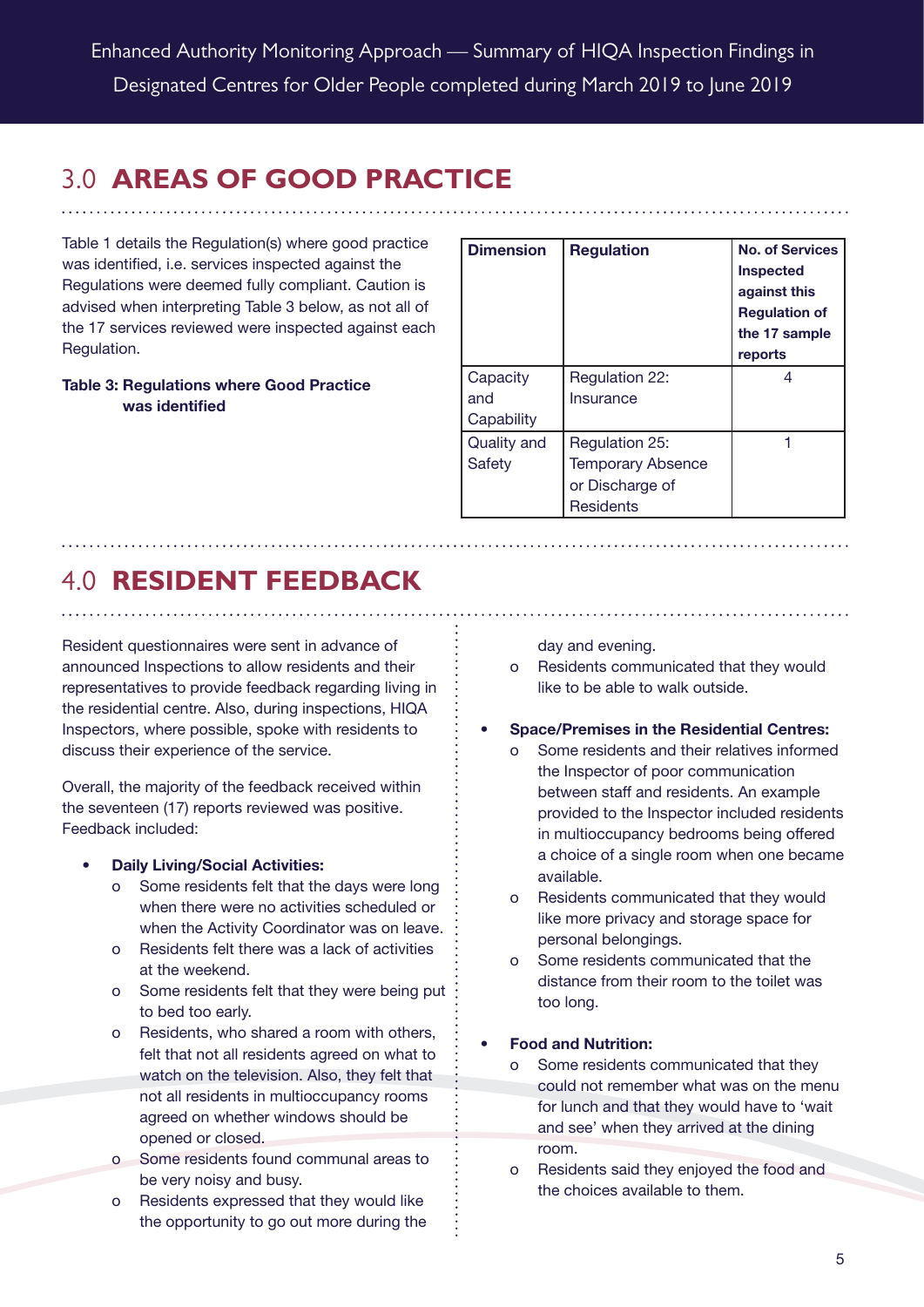# 4.0 **RESIDENT FEEDBACK**

#### • Care Provided in the Residential Centres:

- o Residents were not satisfied with staff response time in relation to a call bell being activated.
- o Some residents felt that there was a long waiting time for resolution to concerns such as, the provision of suitable personal care items.
- o Some residents communicated that there were long waiting times for a shower in the morning.
- o Some residents were happy with the care provided to them.

#### Safety in the Residential Centre:

- o Residents said they felt safe and well supported in the residential centre.
- Identifying a member of staff where issues, concerns or complaints arise:
	- o Residents communicated that they were aware of who to contact if they were unhappy with anything in the residential centre.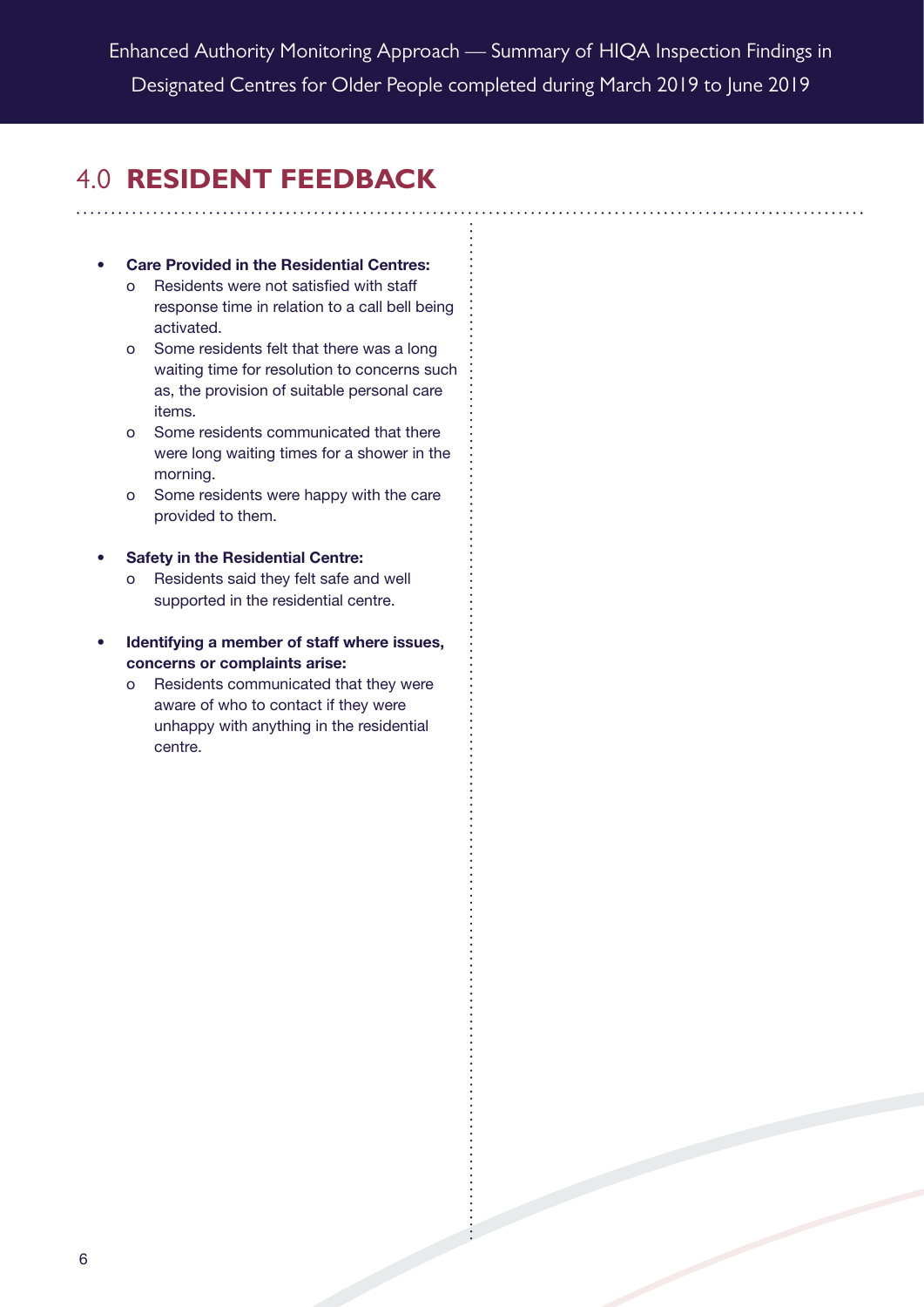# 5.0 **OVERVIEW OF FINDINGS FROM RESTRICTIVE PRACTICE THEMATIC INSPECTION REPORTS IN DESIGNATED CENTRES FOR OLDER PEOPLE**

HIQA commenced restrictive practices thematic inspections in designated centres for older people in 2019. Thematic inspections are performed by HIQA to drive quality improvement within designated centres. Restrictive practices inspections completed by HIQA focus on assessing physical and environmental restraint among other types of restrictive practices. Chemical restraint is not inspected as part of the thematic inspection programme.

The main body of this summary report does not refer to restrictive practice thematic inspection reports, however, a summary review was completed of 14 thematic inspection reports released within the period from May 2019 to June 2019. Key findings included:

- The use of a restrictive practice was not recorded on the Restrictive Practice Register.
- Restrictive practices in the residential centre were not always supported by appropriate assessments. Practices include external doors that were secured with keypad locking devices were not identified as a restrictive practice and did not have accompanying risk assessments completed.
- Reviews of care plans did not provide sufficient detail to ensure residents were consulted with in relation to the continued use of the particular restraint.
- Pre-admission assessments were not routinely signed or dated by the assessor.
- A small number of staff informed the Inspector that there were occasions when family members insist on the use of bedrails. This required further information sessions to ensure all staff were fully informed of, and operating in line with, national guidelines on the use of physical restraints.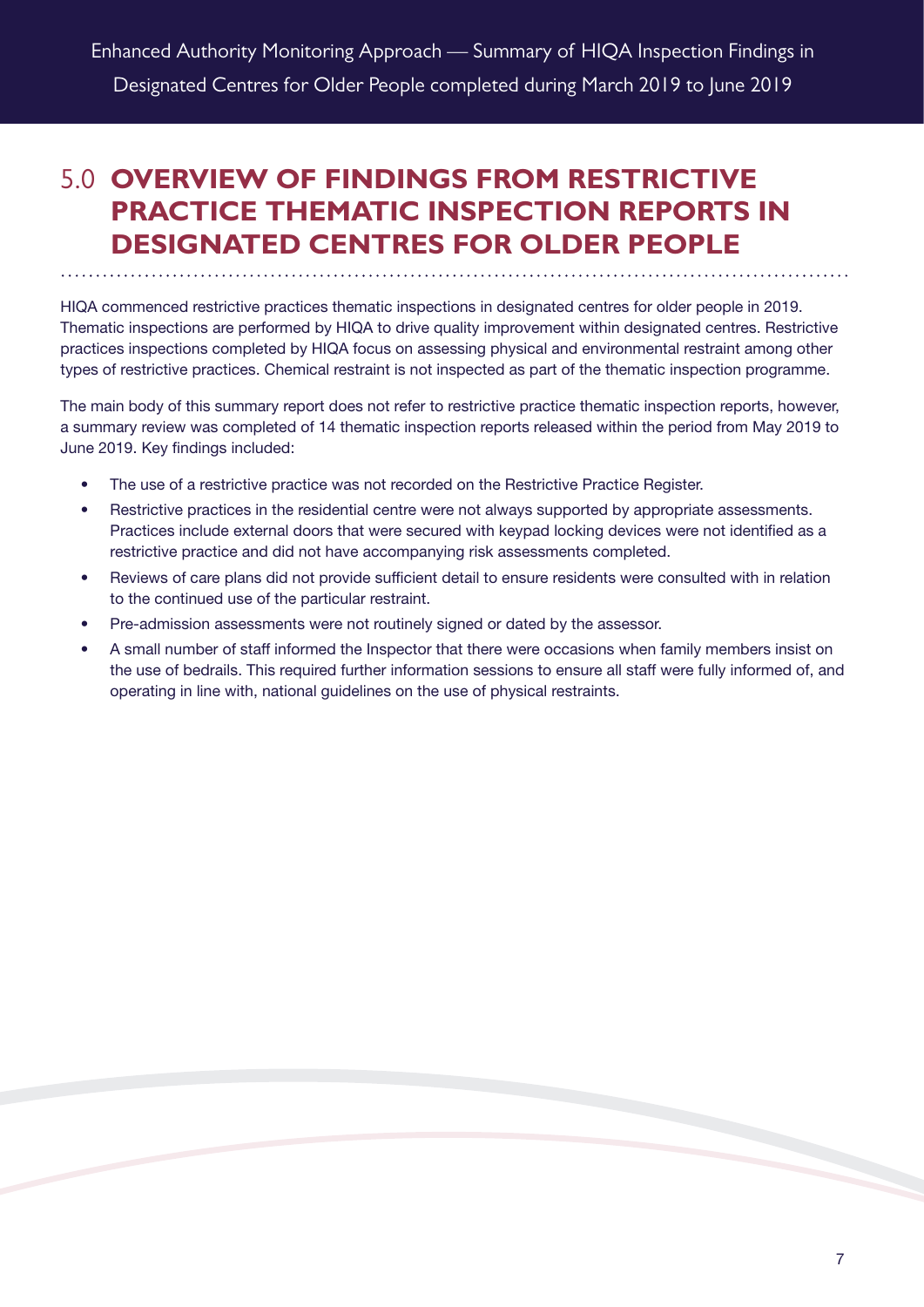6.0 OVERALL REVIEW FINDINGS 6.0 **OVERALL REVIEW FINDINGS** 8

below) with Dimension 2 focusing on Quality and Safety (detailed in Table 6 below). The tables show the percentage of the Services in compliance, or in breach of, the below) with Dimension 2 focusing on Quality and Safety (detailed in Table 6 below). The tables show the percentage of the Services in compliance, or in breach of, the The inspection reporting framework used by HIQA is organised into two dimensions. Dimension 1 focuses on Capacity and Capabilities (detailed in Tables 4 and 5 The inspection reporting framework used by HIQA is organised into two dimensions. Dimension 1 focuses on Capacity and Capabilities (detailed in Tables 4 and 5 anuirements per Benulation for the 17 reports. Key areas that were deemed Not Compliant are bigblighted within the tables below) with Dimension 2 focusing on  $\mathcal{C}$  focusing on  $\mathcal{C}$  focusing of the Services in compliance, or in compliance, or in compliance, or in compliance, or in compliance, or in compliance, or in compliance, or in co requirements per Regulation for the 17 reports. Key areas that were deemed Not Compliant are highlighted within the tables. requirements per Regulation for the 17 reports. Key areas that were deemed Not Compliant are highlighted within the tables. **6.0 b** *b indension* 2 focusing on

| Compliant<br>Yellow<br>$\frac{1}{2}$                                                                                                                                         | ა<br>0 %                                                        |
|------------------------------------------------------------------------------------------------------------------------------------------------------------------------------|-----------------------------------------------------------------|
| Not Compliant<br>Orange                                                                                                                                                      | ა<br>0 %                                                        |
|                                                                                                                                                                              | o<br>0 %                                                        |
|                                                                                                                                                                              | ა<br>ბ                                                          |
|                                                                                                                                                                              | 50 %                                                            |
|                                                                                                                                                                              | 50 %                                                            |
| No. of Services Fully Substantially % of Services Not inspected Compliant Compliant Not Compliant Compliant Area<br>this<br>Fthe<br>regulation of t<br>17 samples<br>against |                                                                 |
| Description                                                                                                                                                                  | Registration or<br>Application of<br>Registration<br>Renewal of |
| Regulation Regulation                                                                                                                                                        |                                                                 |
| <b>Dimension</b>                                                                                                                                                             | Capacity<br>Capability<br>and                                   |

# Table 4: Capacity and Capability - Registration Regulations (S.I.No. 61 of 2015) Table 4: Capacity and Capability – Registration Regulations (S.I.No. 61 of 2015)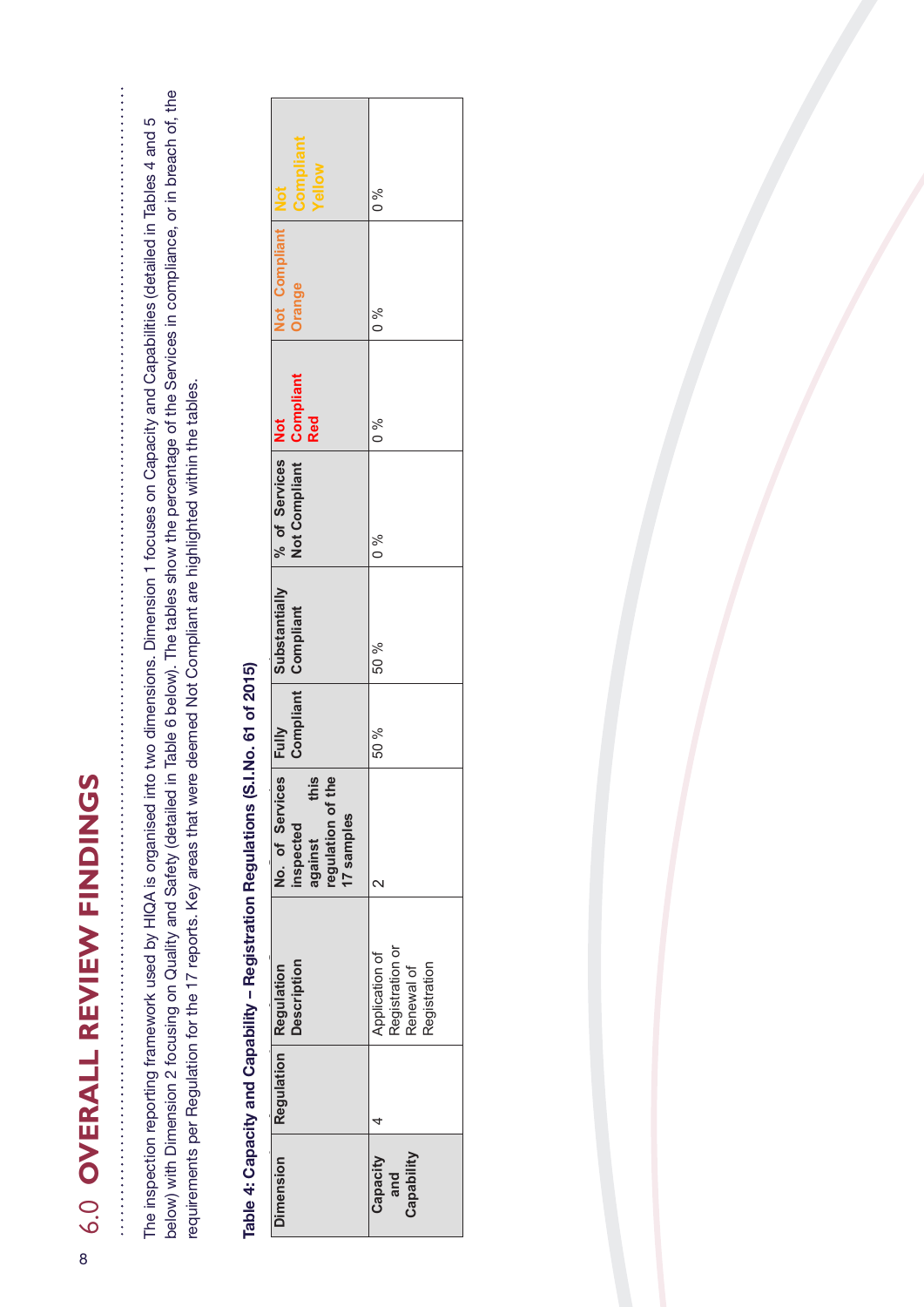**Enhanced Authority Monitoring Approach** 6.0 OVERALL REVIEW FINDINGS Continued... 6.0 **OVERALL REVIEW FINDINGS** Continued...

**Summary of HIQA Inspection Findings in Designated Centres for Older People completed during March 2019 to June 2019**

"好"的的现在分词的现在分词的现在分词的现在分词的现在分词形式的现在分词形式的现在分词形式的现在分词形式的现在分词形式的现在分词形式的现在分词形式

# **Table 5: Capacity and Capability (S.I.No. 415 of 2013)** Table 5: Capacity and Capability (S.I.No. 415 of 2013) Table 5: Capacity and Capability (S.I.No. 415 of 2013)

**\*\*\*\*\*\*\*\*\*\*\*\*\*\*\*\*\*\*\*\*\*\*\*\*\*\*** 

| Compliant<br>Yellow<br>$\frac{1}{2}$                                                            | $\frac{96}{14}$               | $\%$ 0                             | $\%$ 0            | $\frac{96}{6}$     | $\%$<br>Q)                        | 40 %                    | $\aleph$<br>$\overline{\overline{C}}$ | $\%$ 0          | $\frac{5}{6}$                | ℅<br>$\frac{6}{5}$                        | 20 %            | $\%$ 0                    | $\%$ 0                  | $\frac{9}{6}$                                                                                                                  | ℅<br>$\frac{1}{2}$   |
|-------------------------------------------------------------------------------------------------|-------------------------------|------------------------------------|-------------------|--------------------|-----------------------------------|-------------------------|---------------------------------------|-----------------|------------------------------|-------------------------------------------|-----------------|---------------------------|-------------------------|--------------------------------------------------------------------------------------------------------------------------------|----------------------|
| Compliant<br>Orange<br>Not                                                                      | $\frac{96}{6}$                | 17 %                               | $\%$<br>$\infty$  | 35 %               | 31%                               | 40 %                    | $\aleph$<br>$\frac{5}{2}$             | $\%$<br>$\circ$ | 65%                          | 17 %                                      | $\%$<br>$\circ$ | $\%$<br>$\overline{r}$    | 33 %                    | 25 %                                                                                                                           | 7 %                  |
| Compliant<br>Red<br>Not                                                                         | $\%$ 0                        | $\frac{9}{6}$                      | $\%$ 0            | ಸಿ<br>$\circ$      | ℅<br>$\circ$                      | $\%$ 0                  | 16 %                                  | $\frac{9}{6}$   | $\aleph$<br>$\bullet$        | $\%$ 0                                    | $\%$ 0          | ಸಿ<br>$\circ$             | $\frac{6}{6}$           | $\frac{9}{6}$                                                                                                                  | $\frac{96}{6}$       |
| $\delta$<br>Compliant<br>Services<br>Not<br>$\aleph$                                            | $\frac{8}{21}$ %              | 17 %                               | 8 %               | 35 %               | 50 %                              | 80 %                    | 58%                                   | $\%$ 0          | 76%                          | ℅<br>33                                   | 20 %            | 7 %                       | 33 %                    | 25 %                                                                                                                           | 20 %                 |
| Substantially<br>Compliant                                                                      | 43 %                          | 16 %                               | 17 %              | %<br>$\frac{8}{1}$ | 12 %                              | $\%$ 0                  | 25 %                                  | $\%$<br>$\circ$ | $\frac{9}{6}$                | $\%$<br>$\frac{4}{2}$                     | <b>20 %</b>     | 13 %                      | $\%$ 0                  | $\frac{96}{6}$                                                                                                                 | 40 %                 |
| Compliant<br>Fully                                                                              | 36 %                          | 67 %                               | 75 %              | 47 %               | 38 %                              | 20 %                    | 17 %                                  | 100 %           | 24 %                         | ಸಿ<br>25                                  | 60 %            | 80 %                      | 67 %                    | 75 %                                                                                                                           | 40 %                 |
| No. of Services<br>this<br>$\mathbf{p}$<br>the 17 samples<br>regulation<br>inspected<br>against | ≄                             | $\circ$                            | 2                 | $\overline{1}$     | $\frac{6}{5}$                     | $\overline{\mathbf{C}}$ | $\frac{N}{L}$                         | 4               | $\overline{\overline{C}}$    | $\overline{c}$                            | 5               | $\frac{1}{2}$             | $\infty$                | 4                                                                                                                              | $\frac{15}{2}$       |
| <b>Regulation Description</b>                                                                   | Statement of Purpose          | Written Policies and<br>Procedures | Persons In Charge | Staffing           | Training and Staff<br>Development | Directory of Residents  | Records                               | Insurance       | Governance and<br>Management | Contract for the Provision<br>of Services | Volunteers      | Notification of Incidents | Notification of Absence | Notification of Procedures<br>periods when Person In<br>the Designated Centre<br>Charge is Absent from<br>and Arrangements for | Complaints Procedure |
| Regulation                                                                                      | S                             | 4                                  | $\overline{4}$    | 15                 | $\frac{6}{5}$                     | $\frac{0}{1}$           | $\overline{\mathbf{N}}$               | 22              | $\mathfrak{S}$               | 24                                        | 30              | 37                        | $\sqrt{32}$             | 33                                                                                                                             | 34                   |
| <b>Dimension</b>                                                                                | Capability<br>Capacity<br>and |                                    |                   |                    |                                   |                         |                                       |                 |                              |                                           |                 |                           |                         |                                                                                                                                |                      |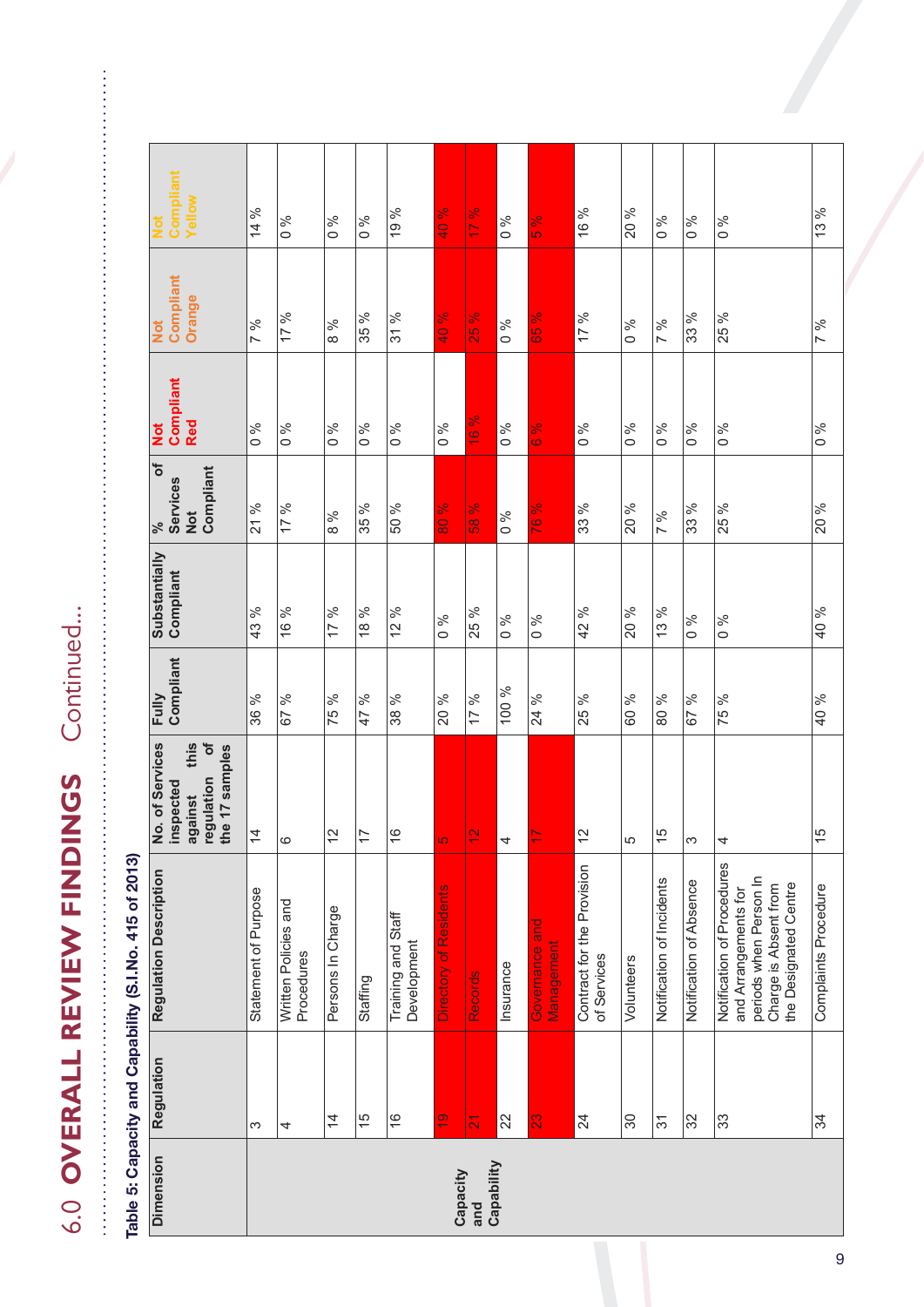**Enhanced Authority Monitoring Approach** 6.0 **OVERALL REVIEW FINDINGS** Continued... 5 6.0 OVERALL REVIEW FINDINGS Continued...

**Summary of HIQA Inspection Findings in Designated Centres for Older People completed during March 2019 to June 2019**

# Table 6: Quality and Safety (S.I.No. 415 of 2013) Table 6: Quality and Safety (S.I.No. 415 of 2013)

| Compliant<br>Yellow<br>$\frac{1}{2}$                                                                                           | $\frac{96}{6}$                            | $\%$<br>$\bar{\circ}$  | న<br>$\infty$                             | 8%               | న<br>$\frac{6}{5}$  | 15 %                                 | $\frac{96}{6}$            | 16 %                 | $\frac{96}{6}$         | 12%                                | 17 %                           | $\%$ 0                    | ℅<br>$\circ$                                        | $\aleph$<br>$\infty$ | $\frac{6}{6}$     | 12 %                     | $\%$ 0                                      |
|--------------------------------------------------------------------------------------------------------------------------------|-------------------------------------------|------------------------|-------------------------------------------|------------------|---------------------|--------------------------------------|---------------------------|----------------------|------------------------|------------------------------------|--------------------------------|---------------------------|-----------------------------------------------------|----------------------|-------------------|--------------------------|---------------------------------------------|
| Compliant<br><b>Orange</b><br>$\frac{1}{2}$                                                                                    | $\%$<br>32                                | 14 %                   | $\%$<br>23                                | $\%$<br>$\infty$ | %<br>$\overline{3}$ | 14 %                                 | $\frac{5}{6}$<br>$\infty$ | 17 %                 | ℅<br>$\overline{C}$    | % 07                               | 17 %                           | $\%$ 0                    | $\%$<br>$\circ$                                     | $\aleph$<br>တ<br>ပ   | ಸಿ<br>46          | $\infty$<br>တ<br>လ       | 25 %                                        |
| Compliant<br>Red<br>$\frac{1}{2}$                                                                                              | ಸಿ<br>$\circ$                             | ಸಿ<br>$\circ$          | $\%$<br>$\circ$                           | %<br>$\circ$     | ℅<br>$\circ$        | $\frac{9}{6}$                        | $\frac{8}{3}$<br>$\circ$  | $\%$<br>$\circ$      | $\%$<br>$\circ$        | $\%$ 0                             | $\%$<br>$\circ$                | $\%$ 0                    | $\%$ 0                                              | 0%                   | 0%                | 18 %                     | $\%$ 0                                      |
| % of Services<br>Compliant<br>Not                                                                                              | 38 %                                      | $\%$<br>$\overline{4}$ | $\%$<br>$\overline{3}$                    | $\frac{96}{16}$  | 50 %                | 29 %                                 | % 6                       | 33 %                 | ℅<br>$\frac{1}{2}$     | $\mathcal{S}_{6}$<br>$\frac{1}{8}$ | 34 %                           | $\%$ 0                    | $\%$ 0                                              | $\aleph$<br>77       | ಸಿ<br>46          | 59 %                     | 25 %                                        |
| Substantially<br>Compliant                                                                                                     | 31 %                                      | 29 %                   | %<br>23                                   | 15 %             | %<br>25             | $\frac{9}{6}$                        | $\%$<br>$\infty$          | $^{96}$ 11           | $\%$<br>$\circ$        | $\%$<br>$\circ$                    | $\%$<br>$\infty$               | 20 %                      | $\%$ 0                                              | 15%                  | ಸಿ<br>$\infty$    | 29 %                     | 25 %                                        |
| Compliant<br>Fully                                                                                                             | 31%                                       | ಸಿ<br>57               | ಸಿ<br>46                                  | ಸ<br>69          | ಸಿ<br>25            | 71 %                                 | $\frac{8}{3}$<br>82       | 50 %                 | $\%$<br>$\overline{0}$ | 12 %                               | 58 %                           | 80 %                      | 100 %                                               | 8%                   | $\%$<br>46        | 12 %                     | 50 %                                        |
| $\delta$<br>regulation of<br>against this<br>$\overline{1}$<br>inspected<br><b>Services</b><br>samples<br>the<br><u>o</u><br>2 | $\frac{6}{1}$                             | $\overline{4}$         | $\frac{3}{2}$                             | $\frac{3}{2}$    | $\frac{6}{1}$       | $\overline{\phantom{1}}$             | $\overline{\mathcal{L}}$  | $\tilde{c}$          | $\overline{0}$         | $\overline{\overline{}}$           | $\tilde{c}$                    | 5                         | $\overline{\phantom{0}}$                            | $\frac{1}{2}$        | 13                | $\overline{\overline{}}$ | $\frac{2}{3}$                               |
| Regulation Description<br>ןטופ <sub>ו</sub> ט בא                                                                               | Assessment<br>and Care Plan<br>Individual | Healthcare             | Managing Behaviour that<br>is Challenging | Protection       | Residents' Rights   | Communication<br><b>Difficulties</b> | Visits                    | Personal Possessions | End of Life            | Premises                           | Food and Nutrition             | Information for Residents | ŏ<br>Discharge of Residents<br>Absence<br>Temporary | Risk Management      | Infection Control | <b>Fire Precautions</b>  | and<br>Medicines<br>Pharmaceutical Services |
| Regulation                                                                                                                     | 5                                         | ဖ                      | $\overline{ }$                            | $\infty$         | ω                   | $\tilde{0}$                          | $\leftarrow$              | $\tilde{c}$          | $\tilde{c}$            | $\overline{\overline{C}}$          | $\overset{\infty}{\leftarrow}$ | $\overline{20}$           | 25                                                  | $\frac{8}{2}$        | 27                | $\frac{8}{2}$            | 29                                          |
| <b>Dimension</b>                                                                                                               | and<br>Quality<br>Safety                  |                        |                                           |                  |                     |                                      |                           |                      |                        |                                    |                                |                           |                                                     |                      |                   |                          |                                             |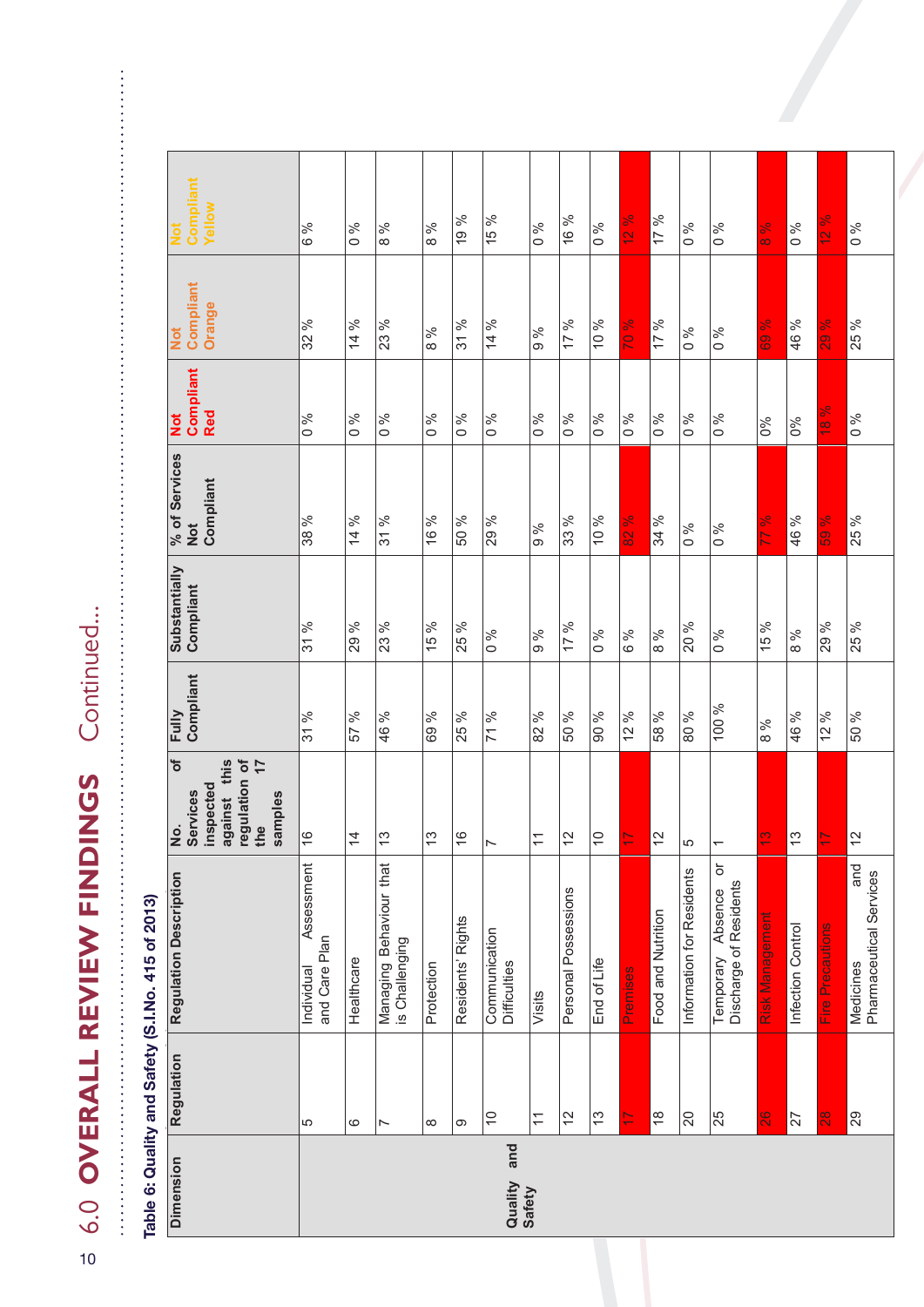# 7.0 **DETAILED FINDINGS**

The following provides examples of the 'Not Compliant' findings (including 'Not Compliant Yellow, Orange and Red') and 'Substantially Compliant' findings as detailed within the HIQA Inspection Reports under each of the report dimensions. The numbers in brackets following the finding, e.g. (2) detail the frequency of the finding across the services inspected.

# *Dimension 1:* Capacity and **Capability**

*Registration Regulation 4:* Application for Registration or Renewal of Registration

*(50% of Services Substantially Compliant of the 2 assessed against this Regulation)*

- *• Substantially Compliant:*
	- O Application of Registration or Renewal of Registration:
		- Some rooms were not fully equipped or ready for inspection.
		- Floor plans required review as some room descriptions did not reflect its current use.

#### *Regulation 3:* Statement of Purpose

*(21% of Services Not Compliant of the 14 assessed against this Regulation)*

- *• Not Compliant Orange:*
	- Statement of Purpose:
		- The Statement of Purpose required review as it did not contain all the necessary information. This included:
			- The description did not identify:
				- o Each bedroom by room number.
				- o Give the room dimensions.
				- o Room occupancy.
- o Identify if there was an ensuite toilet only or toilet and shower.
- Complaints procedure included in the Statement of Purpose omitted details of the residential centre's independent appeals process.
- The address and phone number were not included on the front of the Statement of Purpose.
- The description of the service provided within the Statement of Purpose required expansion as it did not contain the details of all rooms, communal and private, or give the dimensions and function of each area.
- The Statement of Purpose did not provide clarification regarding the cost of allied support services.
- The use of Closed Circuit Television cameras (CCTV) was not detailed in the Statement of Purpose.

#### *• Not Compliant Yellow:*

- O Statement of Purpose:
	- The Statement of Purpose required review to include the following:
		- Room numbers and size of rooms.
		- Size of ensuite areas and the content of en-suites.
		- How the residential centre is managed in the absence of the Person In Charge.
		- The whole-time equivalent staff employed by the organisation and the support staff employed through Community Employment Schemes was not detailed.
		- A description of rooms in the residential centre including their size and primary function.
		- The services to be supplied and the cost of any additional services.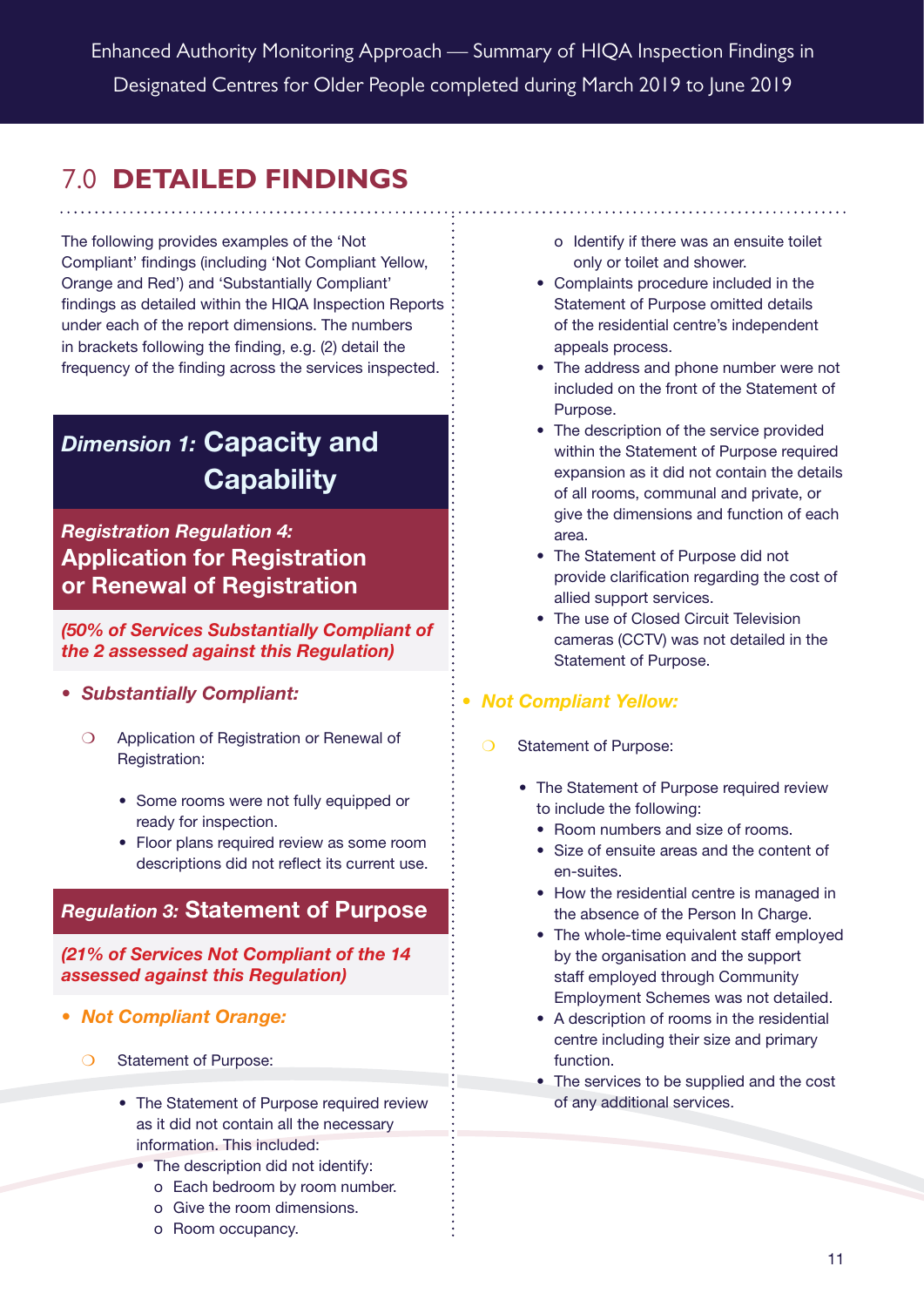# 7.0 **DETAILED FINDINGS** Continued...

#### *Regulation 4:* Written Policies and Procedures

*(17% of Services Not Compliant of the 6 assessed against this Regulation)*

- *• Not Compliant Orange:*
	- O Written Policies and Procedures:
		- Fire safety management policy and procedure was not implemented fully. For example:
			- There was no documented process for identifying and mitigating fire risks in the residential centre.
			- There was no premises specific risk register available.
			- Daily and weekly inspections were not carried out in accordance with the fire safety strategy.

#### *Regulation 14:* Person In Charge

#### *(8% of Services Not Compliant of the 12 assessed against this Regulation)*

- *• Not Compliant Orange:*
	- O Person in Charge:
		- The Person In Charge was not full-time in the post as they were involved in the management of and deputised of and deputised in the absence of the Person In Charge in another HSE residential centre. These arrangements had not been advised to the Chief Inspector.
		- The deputising arrangements required review as when the Person In Charge was on leave or away from the centre attending another residential centre, the arrangements were not robust.

# 

#### *Regulation 15:* Staffing

*(35% of Services Not Compliant of the 17 assessed against this Regulation)*

- *• Not Compliant Orange:*
	- ❍ Staffing:
		- The number of staff on night duty was not sufficient to provide safe and effective care to residents (2).
		- There was evidence that staff deployment and supervision of staff required review to ensure the health and social care needs of residents were met effectively and consistently (2). This was evidenced by:
			- A backlog of documentation for filing.
			- Insufficient cleaning staff on duty to ensure appropriate hygiene standards throughout the building.
			- A number of maintenance and infrastructure matters required attention, such as, furniture that was damaged and required repair, lights over beds were not working and variable temperatures throughout the residential centre that resulted in some areas being cold.
		- Inspectors were not satisfied that there were sufficient number of staff on duty to meet the needs of the residents.
		- Activities were scheduled from Monday to Friday only.
		- The Inspector concluded that the roles of all staff required to be clearly defined to ensure the health and social care needs of residents were met in a manner that enhanced their quality of life.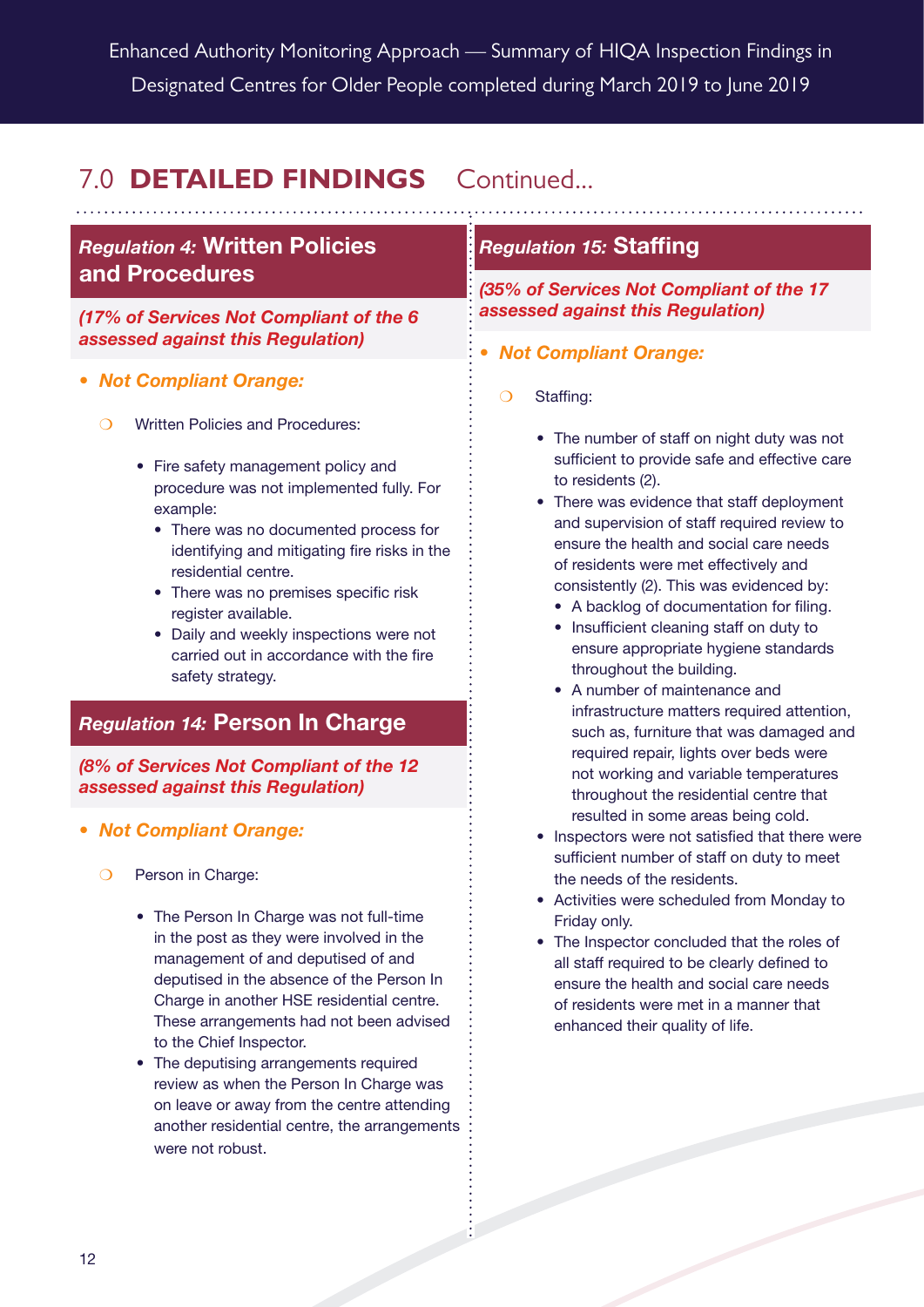# 7.0 **DETAILED FINDINGS** Continued...

## *Regulation 16:* Training and Staff Development

*(50% of Services Not Compliant of the 16 assessed against this Regulation)*

- *• Not Compliant Orange:*
	- O Training:
		- A staff training matrix and training records was not available for Inspectors to ensure that mandatory and appropriate training had been afforded to all staff (2).
		- Not all staff had job descriptions providing clarity on roles, responsibilities and line management were not set out for each staff member.
		- A policy relating to staff sickness was not developed.
		- Induction was not completed for new management and household staff members.
		- The training matrix had not been updated to include all training completed in 2019 and training certificates were not available in staff files.
		- Some staff required training and further training in the following:
			- Management of laundry.
			- Use of laundry equipment.
			- Behaviours that challenge training.
			- Moving and handling.
			- Prevention of elder abuse.
			- Medication management.
			- Regulations and relevant National Standards, such as the National Standards for Infection Prevention and Control.
		- A copy of the Care and Welfare Regulations was not available.
		- Nursing documentation required further monitoring to ensure accuracy and completeness. A breach of this Regulation included a wound assessment was not accurately assessed or recorded.
		- Staff appraisals were not carried out to inform the training needs of staff.

• Some newly employed staff did not receive training or refresher training on the statutory topics or on the procedures/policies of the residential centre.

#### *• Not Compliant Yellow:*

- O Training:
	- Staff were not afforded the required mandatory training or refresher training in same. This included training in:
		- Safeguarding older adults.
		- Responsive behaviours and fire training.
	- The impact of training and supervision arrangements for staff required review to ensure staff undertook and completed their duties in a competent satisfactory manner. Deficits were found in:
		- Cleaning standards.
		- The management of infection control measures and maintenance.
	- There was no system in place to assess the effectiveness of online training or if staff had achieved appropriate competence upon completion of the training.
	- The training record required review to ensure the information on training was readily accessible and described when staff had training and when updated refresher training was required.
	- Staff meetings were not held on a regular basis.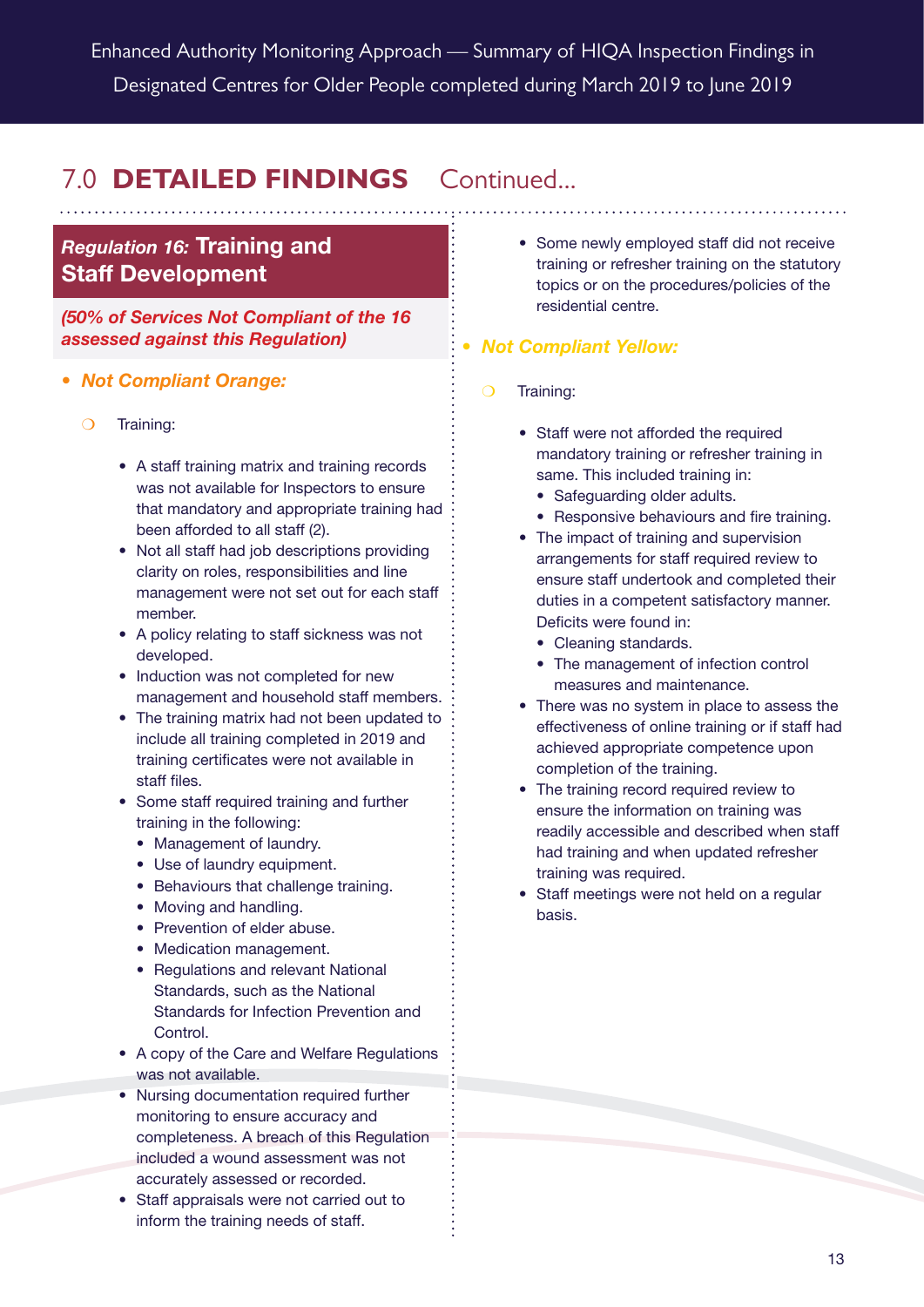#### *Regulation 19:* Directory of Residents

*(80% of Services Not Compliant of the 5 assessed against this Regulation)*

- *• Not Compliant Orange:*
	- O Directory of Residents:
		- Inspectors found that the Directory of Residents required improvement in line with Regulation requirements as it had not been updated to reflect all admissions and transfers to the residential centre in order to ensure an accurate record was maintained of the occupancy levels in the centre each day.
		- There was no Directory of Residents available for review during the inspection.

#### *• Not Compliant Yellow:*

- O Directory of Residents:
	- The Directory of Residents had not been fully completed. Required details such as the gender of residents and cause of death were not always recorded.
	- The format of the Directory of Residents required review as the required information was not kept in a readily accessible format.

#### *Regulation 21:* Records

*(58% of Services Not Compliant of the 12 assessed against this Regulation)* 

#### *• Not Compliant Red:*

- O Schedule 2, 3 & 4 Documents:
	- Garda Vetting (GV) clearance was not available in some of the sample of files viewed by the Inspector (2).

• Staff files were incomplete.

#### *• Not Compliant Orange:*

- ❍ Schedule 2, 3 & 4 Documents:
	- Schedule 2 documentation for staff members was not comprehensive. This included:
		- Significant gaps were noted in one staff member's employment history.
		- Documentary evidence of relevant qualifications were not in staff files.
		- Official identification documentation was not in place (2).
		- References were not routinely verified.
		- A job description was required for a volunteer.
		- A copy of Garda Vetting was not included in one staff member's file.
	- Records required by the Regulations were not available including:
		- Records of safety checks carried out by staff for residents using bedrails were not recorded consistently.
		- Cleaning checklists were not completed consistently and gaps of several days were noted to the cleaning checklists in some areas.
		- The temperature of the refrigerated unit used to store some medicines was not recorded consistently on a daily basis.
		- Gaps were noted in the:
			- Administration of medicines records.
			- Administration of nutritional supplements.
		- No records of fluid intake and output for a resident to provide evidence that fluid intake was provided as recommended in their care plan.
		- The rota did not reflect the days when the Person In Charge was involved in the management of another residential centre.
	- Records for antibiotic usage were not individualised and were not filed as part of the resident's individual notes.
	- Short-term care plans and wound care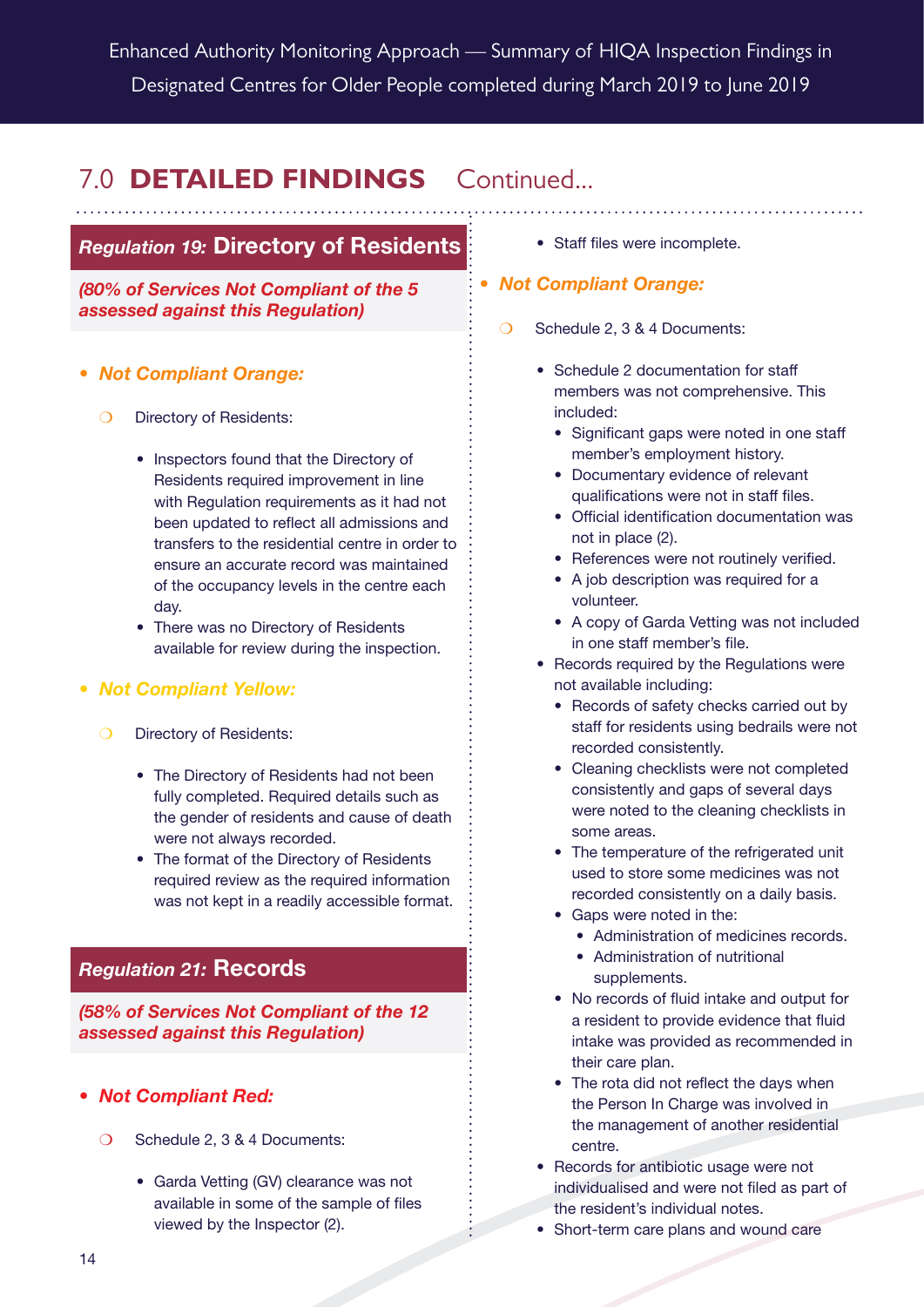documentation had not been filed away.

- The roster was not accurately maintained as a number of staff who were rostered to work were not in the residential centre on the day of inspection.
- *• Not Compliant Yellow:*
	- Schedule 2, 3 & 4 Documents:
		- Professional references, such as details of a recent employer, were not available for one staff member.
		- Review of practice was not included in the audit process to ensure adherence to best practice.
		- Consent forms were not in compliance with current legislation as consent was sought from next of kin rather than demonstrating consultation with next of kin where appropriate.
		- Staff rosters did not accurately reflect twilight hours.
		- Alterations made to a nursing record to reflect factual and substantiated information in relation to an incident was not clearly identifiable.

#### *Regulation 23:* Governance and Management

*(76% of Services Not Compliant of the 17 assessed against this Regulation)*

- *• Not Compliant Red:*
	- O Management:
		- Inspectors were not assured that appropriate management systems were in place to ensure that the service provided was safe, appropriate to the needs of the residents and effectively monitored by the Registered Provider.
		- There was no documented process for identifying and mitigating fire risks in the

residential centre, observed fire risks were not being identified, documented or mitigated by the Registered Provider.

• The fire safety strategy for the residential centre was not implemented and was not well known by management.

#### *• Not Compliant Orange:*

- O Management:
	- Staff supervision and role definition had yet to be established in a formal manner (2).
	- Inspectors were not assured that resources in the residential centre were appropriately managed to ensure the effective delivery of safe and appropriate care in accordance with the centre's Statement of Purpose. This was evidenced by issues in relation to the:
		- Supervision of residents.
		- Overall maintenance and décor of the building.
		- Use of bedding equipment which was not fit for purpose.
	- The residential centre failed to demonstrate effective governance and management of the residential centre which was evidenced by:
		- Lack of comprehensive oversight in relation to the day to day experience of residents, medication management, the management of risks and training.
		- A failure to take all the necessary actions to improve the quality of life, privacy and dignity and lived experience of residents.
		- A comprehensive review of occupancy levels was not undertaken.
		- A condition imposed on the registration of the centre had not been progressed or addressed.
	- The Registered Provider was required to address deficits in governance and management including:
		- Failure to ensure and uphold residents' rights.
		- Failure to ensure that all records as required by the Regulations were available.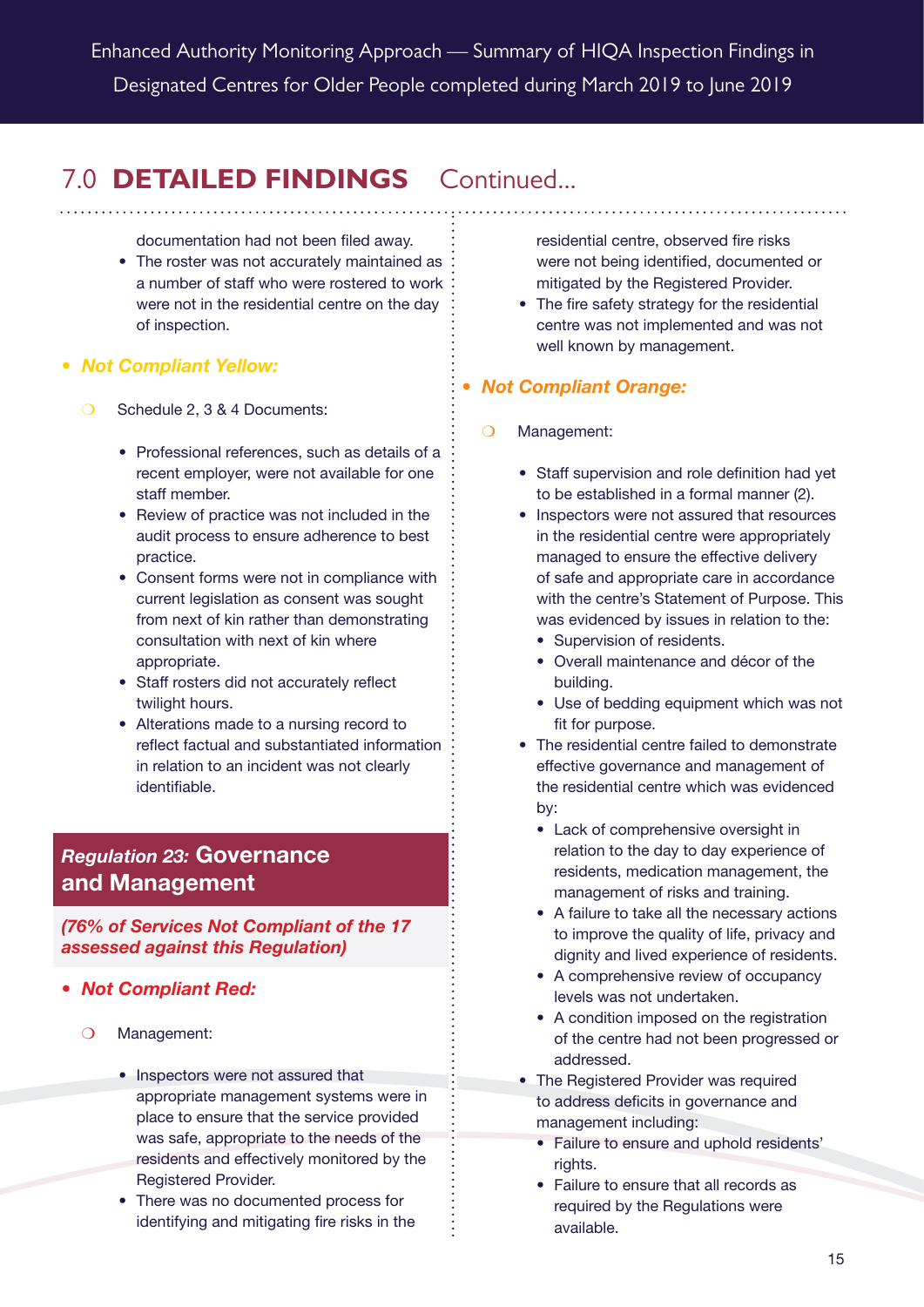- Failure to ensure that the assessed needs of residents were updated and reflected in the care planning documentation.
- Failure to ensure that all residents had timely access to allied healthcare services.
- Failure to submit notifications in respect of changes to persons involved in the management of the centre.
- Failure to ensure that findings from audits were reported, implemented and monitored effectively.
- Failure to notify the Chief Inspector that the post of the Person In Charge was not full-time.
- Failure to ensure that adequate deputising arrangements were in place in the absence of the Person In Charge.
- Failure to submit requested information in relation to action plan in place to address infection control audit findings.
- The overall level of governance was not evident on the roster as the working hours of the senior management were not available.
- Systems were inadequate to ensure that the service provided was safe, appropriate, consistent and effectively monitored. An example of this included the current quality assurance systems focusing on key clinical areas.
- Risk management in the residential centre was not an agenda item for discussion at the governance and management meetings.
- Garda Vetting disclosures were not available for a number of staff members.
- Improvement was required in relation to nursing participation in management reviewed aspects of the service.
- O Annual Review:
	- The annual review report did not contain the following information:
		- The lack of space in shared rooms.
		- An overall improvement plan for the residential centre were not described.
		- Quality of life reviews and consultation

#### with residents and relatives.

#### O Audits:

- The schedule of audits was not comprehensive (2). An audit of quality of life was an example of an area not being audited.
- Practice was not consistently audited.
- Clinical data was documented on a large white board in the office and was not in a permanent record format.
- The schedule of audits was not comprehensive to ensure oversight of the service.
- Infection prevention and control in the residential centre was not audited as part of the monitoring of the quality and safety of the service.
- Improvement plans were not completed following audits.

#### *• Not Compliant Yellow:*

- O Management:
	- The Statement of Purpose stated the residential centre would not have any admissions during the reconfiguration programme, however, the Inspector noted that a resident was admitted in January 2019.

#### *Regulation 24:* Contract for the Provision of Services

#### *(33% of Services Not Compliant of the 12 assessed against this Regulation)*

- *• Not Compliant Orange:*
	- Contract of Care:
		- The Contracts of Care did not consistently provide details of the terms of accommodation to be provided and in some cases did not reflect that the resident had been transferred from another residential centre.
		- There did not appear to be any facility for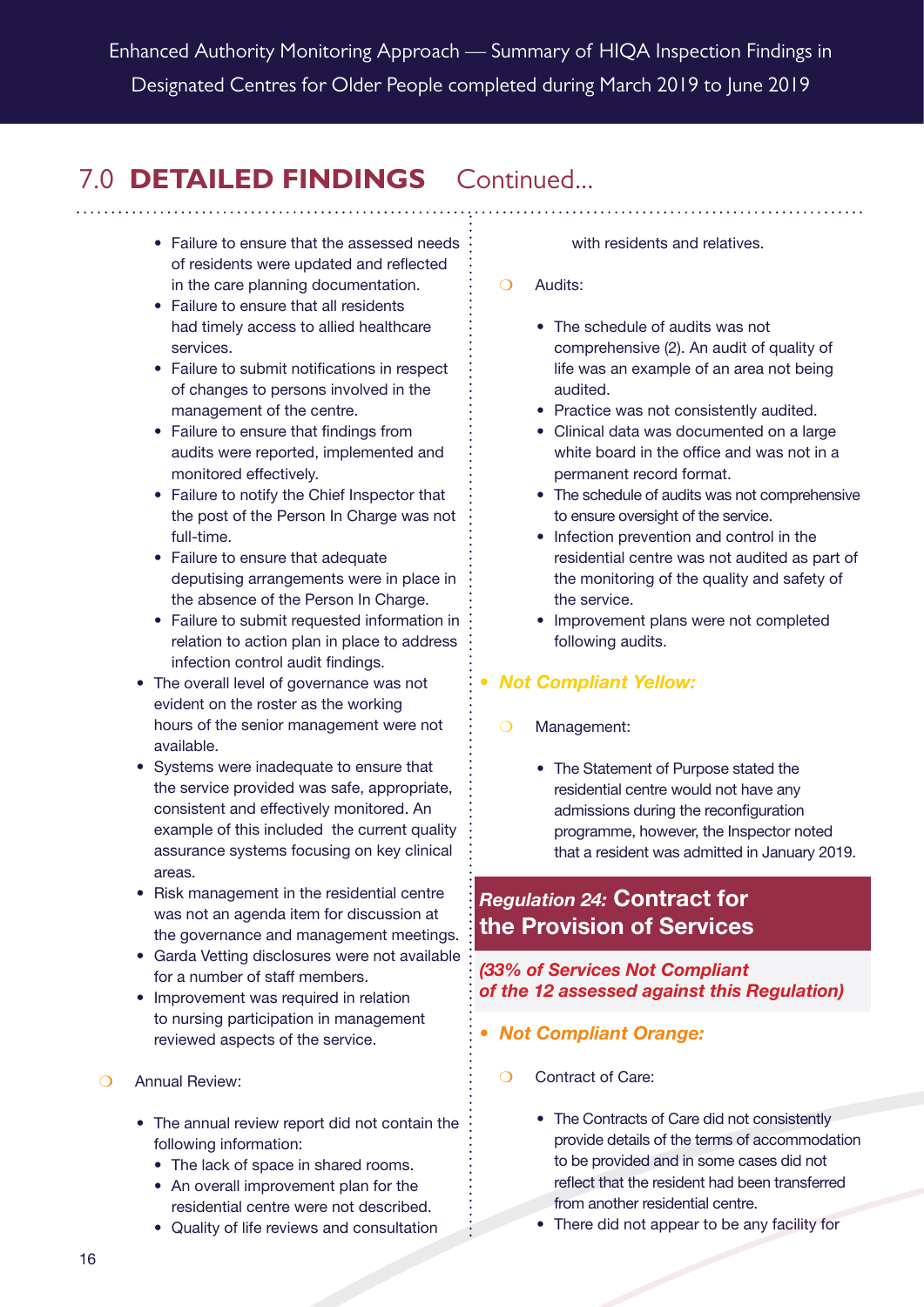residents who were not able to participate in social activities to opt out of this fee.

#### *• Not Compliant Yellow:*

- O Contract of Care:
	- The Contracts of Care did not contain the following information:
		- Residents' room numbers were not documented on each contract.
		- No evidence of consultation with residents prior to moving them to an alternative room.
		- No information on the number of occupants in the room.
	- Not all residents received a Contact of Care.

#### *Regulation 30:* Volunteers

*(20% of Services Not Compliant of the 5 assessed against this Regulation)*

- *• Not Compliant Yellow:*
	- ❍ Volunteers:
		- No job description in place for a volunteer IT support person.

# *Regulation 31:* Notifications of Incidents

*(7% of Services Not Compliant of the 15 assessed against this Regulation)*

- *• Not Compliant Orange:*
	- ❍ Notification of Incidents:
		- Notifications of a sudden death (NF01) and of an injury which required hospital care (NF03) had not been submitted to the Office of the Chief Inspector. These were sent in retrospectively, but outside of the statutory timelines.

#### *Regulation 32:* Notifications of Absences

*(33% of Services Not Compliant of the 3 assessed against this Regulation)*

- *• Not Compliant Orange:*
	- O Notification of Absences:
		- A required notification in relation to the planned absence of the Person In Charge had not been submitted to the Office of the Chief Inspector.

*Regulation 33:* Notifications of Procedures and Arrangements for periods when Person In Charge is absent from the designated centre

*(25% of Services Not Compliant of the 4 assessed against this Regulation)*

- *• Not Compliant Orange:*
	- O Notification of Procedures and Arrangements for periods when Person In Charge is absent from the designated centre:
		- A relevant notification had not been made in relation to the procedures and arrangements for the management of the centre in the absence of the person in charge.

#### *Regulation 34:* Complaints Procedure

*(20% of Services Not Compliant of the 15 assessed against this Regulation)* 

- *• Not Compliant Orange:*
	- O Complaints:
		- Not all complaints had been addressed since the previous inspection.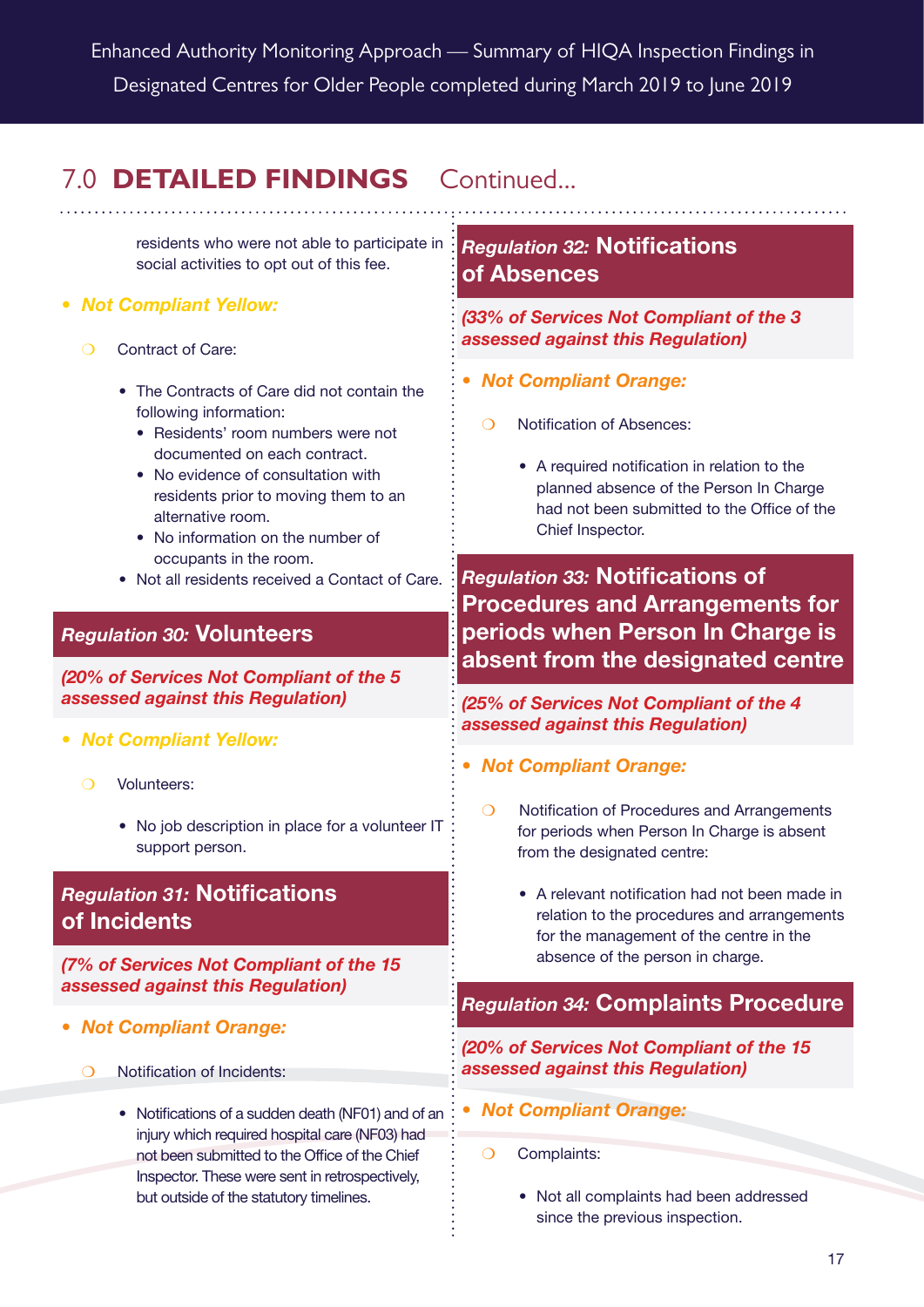• Not all complaints were followed up and the satisfaction of all complainants was not recorded.

#### *• Not Compliant Yellow:*

- O Complaints:
	- Minor issues that were relayed verbally and addressed immediately were not recorded.
	- No information available on how minor issues had been managed or a record of the complainant's satisfaction with the outcome.
	- No complaints had been recorded since 2017, however, the Inspectors noted that in a feedback survey that residents had complained about room temperatures. This had not been recorded as a complaint and the actions taken to remedy the matter could not be determined or if the issue had been resolved.

# *Dimension 2:* Quality and Safety

#### *Regulation 5:* Individual Assessment and Care Plan

#### *(38% of Services Not Compliant of the 16 assessed against this Regulation)*

- *• Not Compliant Orange:*
	- O Care Plans:
		- Improvements were required to ensure that care plans were in place for all identified issues, to ensure all care plans reflected the current needs of residents and guided staff in the care of the resident (3).
		- Some residents required care plans for:
			- Absconsion.
			- Communication needs.
			- Skin integrity.
			- Swallowing difficulties.
			- Showering requirements.
		- Relatives of some residents indicated they would like more involvement in relation to their:
			- Care plans.
			- Room allocation.
			- Involvement in a relatives' forum.
			- Decision making about care issues.
		- The re-evaluation section of the care plan was left blank.
		- Some residents did not have comprehensive assessments and re-assessments completed.
		- The changing needs or circumstances of residents were not always fully described and did not guide staff actions and interventions in a way that ensured a good quality of life for all residents.
		- The range of problems associated with fluctuating behaviours and mental health needs were not described fully. In particular, the impact of behaviours on other residents and staff.
		- The needs and choices of all residents were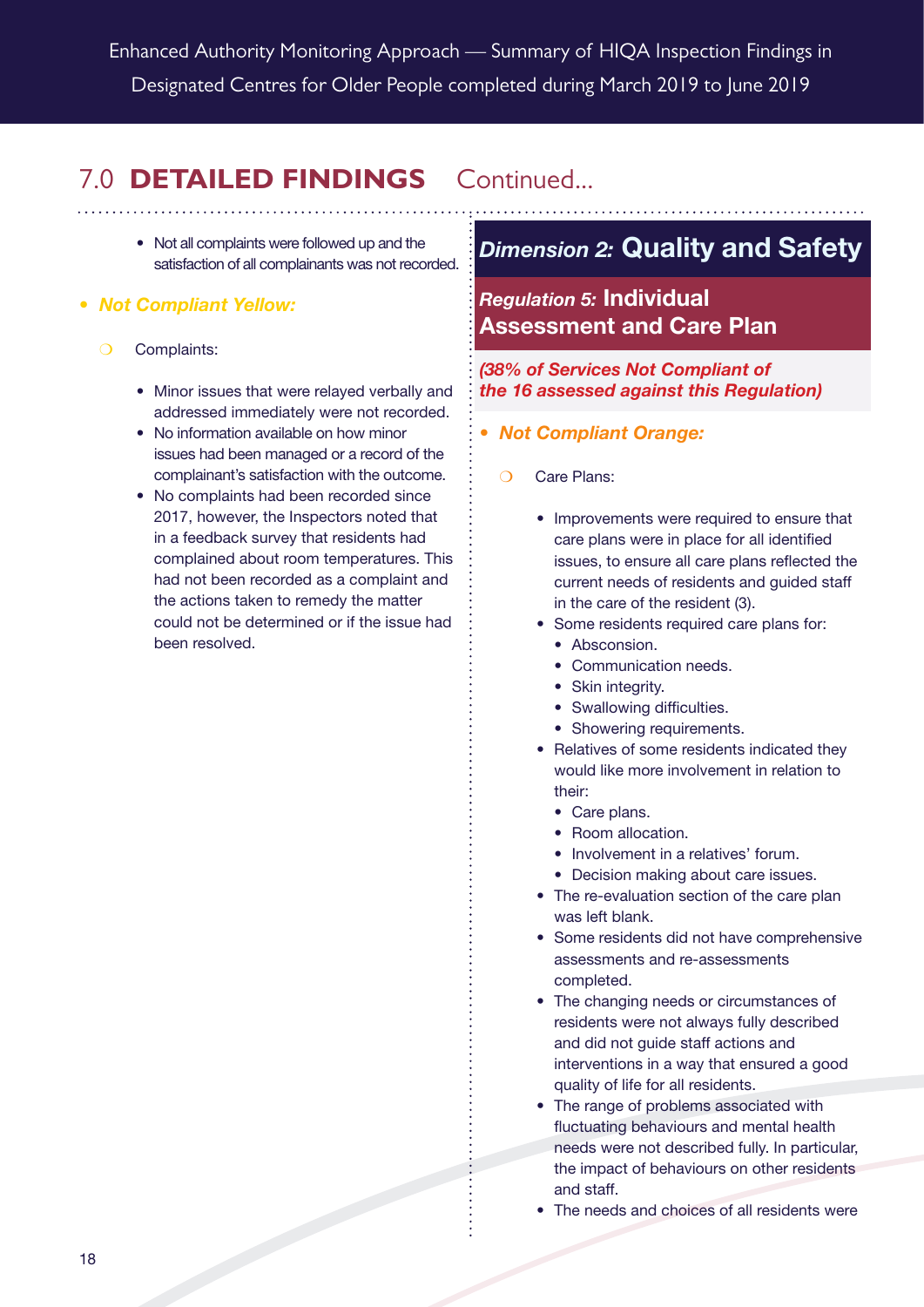# 7.0 **DETAILED FINDINGS** Continued...

not being fully recognised in the context of managing responsive behaviours.

• Actions to prevent wound care issues arising required review to ensure that preventable harm did not occur. The Inspector found that position change records were not in use where residents were at high risk of skin damage.

#### *• Not Compliant Yellow:*

- O Care Plans:
	- Records evidenced that not all residents had care plans in place within 48 hours of being admitted.
	- A number of care plans had not been reviewed within the four-month timescale.
	- Some care plans were in hard copy format and were difficult to follow due to nature of individual writing style.
	- It was not possible to identify the nature of need, type of intervention and follow up required by residents, this included those for residents with responsive behaviours.

#### *Regulation 6:* Healthcare

*(14% of Services Not Compliant of the 14 assessed against this Regulation)*

- *• Not Compliant Orange:*
	- O Healthcare:
		- There were no medical assessments completed for some residents on admission as required by the Regulations.
		- Inspectors were not satisfied that a high standard of evidence-based nursing care in accordance with professional guidelines was provided to the residents.

# *Regulation 7:* Managing Behaviour that is Challenging

*(31% of Services Not Compliant of the 13 assessed against this Regulation)*

- *• Not Compliant Orange:*
	- O Staff Training:
		- All staff did not have updated knowledge and skills to meet the needs of residents with challenging behaviour in line with regulatory requirements (3).
	- O Bedrails:
		- There was no risk matrix to inform decisionmaking on whether it was safe to use a bed rail or not.
	- O Resident Needs:
		- Some residents who experienced behaviour and psychological symptoms of dementia (BPSD) were on occasions accommodated in multi-occupancy rooms.
		- The Inspector observed a behaviour episode and found there were very few options for staff to intervene in a positive manner in the absence of distraction techniques and space for diversionary activities such as a well-equipped relaxation room.

#### *• Not Compliant Yellow:*

O Resident Needs:

.

- The range of problems associated with fluctuating behaviours and mental health needs were not detailed in care plans.
- Some arrangements in place had altered the daily routine of other residents and were not being recognised in the context of managing responsive behaviours.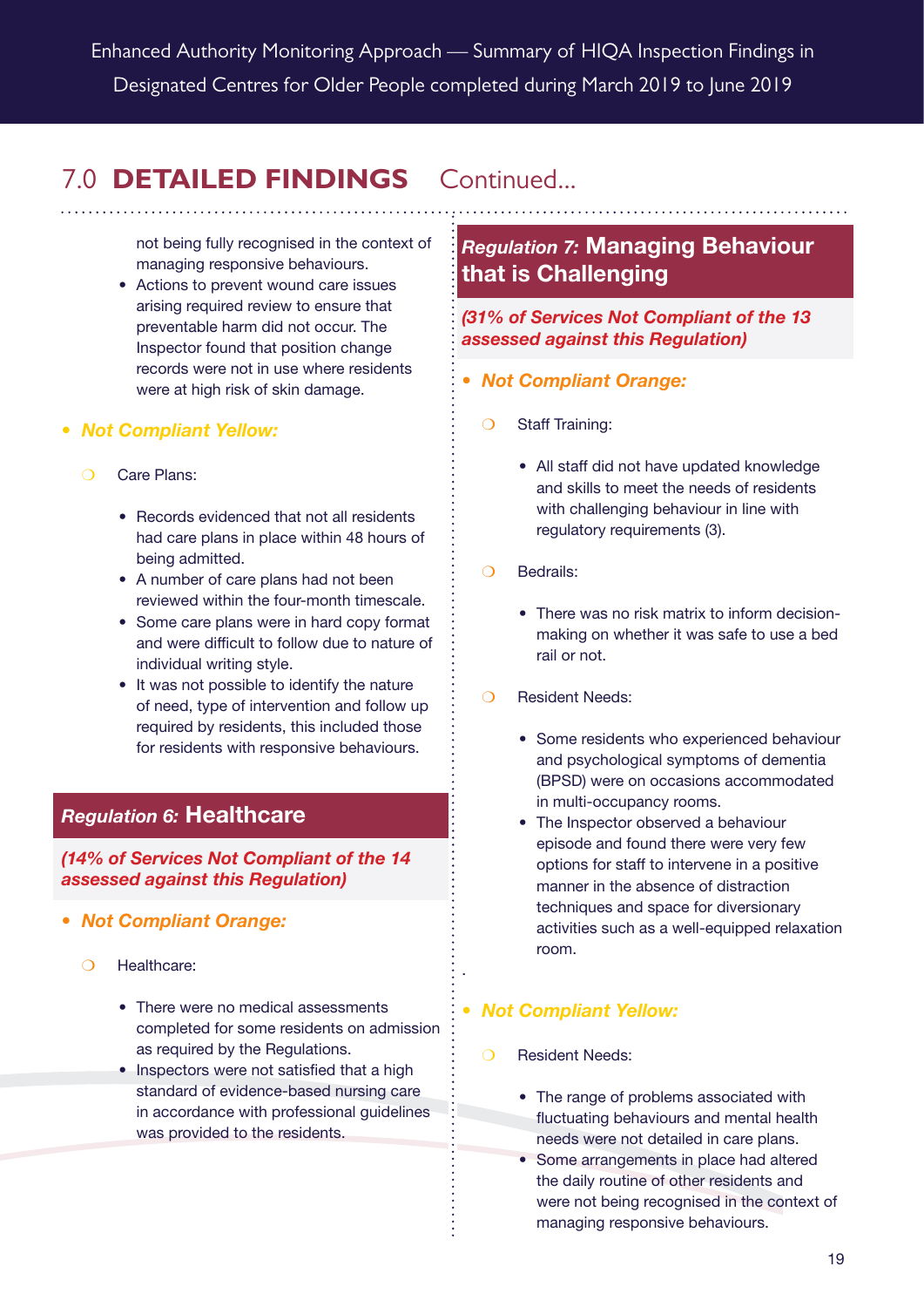• Some residents with responsive behaviours were cared for in a small space and it did not suit residents who were active.

#### *Regulation 8:* Protection

*(16% of Services Not Compliant of the 13 assessed against this Regulation)*

- *• Not Compliant Orange:*
	- O Safeguarding:
		- Where allegations had been made, the allegations were not adequately followed up to assist improvement and learning.
		- Not all staff had received training safeguarding.
- *• Not Compliant Yellow:*
	- O Safeguarding:
		- Not all staff had received training in preventing abuse and safeguarding to enable them to identify and respond to elder abuse.

#### *Regulation 9:* Residents' Rights

*(50% of Services Not Compliant of the 16 assessed against this Regulation)*

- *• Not Compliant Orange:*
	- O Privacy and Dignity:
		- The use of CCTV required review particularly the areas where residents spent time during the day as residents' rights to live their lives in private should be respected (2).
		- There were very little facilities for occupation and recreation for the size and layout of the residential centre.
		- Call bells were not within reach of residents when in bed.
- Writing on menus was too small for residents to read.
- Disposable bedpans were left on toilet seats, disposable urinals were left on handrails beside toilets.
- The lack of privacy and dignity afforded to residents in bedroom spaces was significant.
- The use of commodes within multioccupancy rooms, in the absence of easily accessible toilets, impacted on the privacy and dignity of all concerned.
- Residents had to wait for long periods of time to use the shower as there were only two showers and they were not easily accessible.
- Residents could not speak with visitors in private and residents in bed, or by their bed, could not avail of privacy when other people had visitors.
- The fixed screens were seen to impinge on the neighbouring bed-space when pulled around each bed.
- The overhead hoists were noisy when in use and when transported across the ceiling from bed to bed, especially at night.
- A resident with a responsive behaviour was accommodated in a room with another resident while there were vacant rooms available. Both residents right to privacy was impacted as a result.
- ❍ Activities:
	- Improvements were required to ensure that all residents were offered a choice of appropriate recreational and stimulating activities based on each resident assessed social care needs, preferences, capabilities and interests.

#### *• Not Compliant Yellow:*

- O Privacy and Dignity:
	- Some residents had to wait for extended periods of time to have a call bell answered.
	- The residential centre did not have the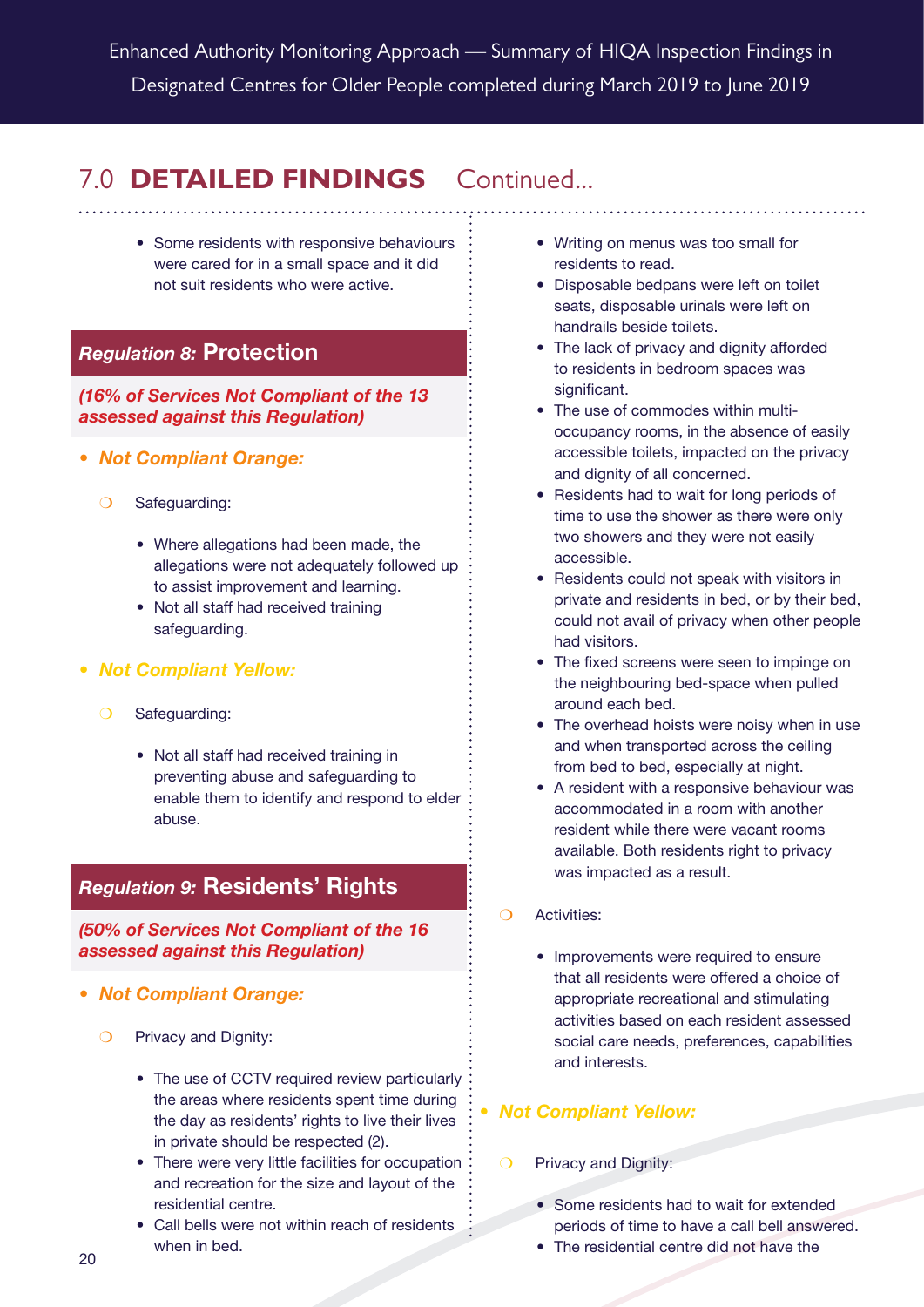# 7.0 **DETAILED FINDINGS** Continued...

correct intimate care wear for a resident.

- Residents were moved from their room without prior consultation and the rational for moving was not adequately documented.
- A choice of single room in a newer section of the residential centre had not been offered to residents who were living in the residential centre on a full-time basis.
- Residents were not observed to sit outside or to be accompanied to walk outside in the gardens.
- Not all relatives were aware that the conservatory could be accessed during the day for all residents.
- Curtain screening around beds did not allow for sufficient space for residents with assistive equipment to transfer discreetly.
- The resident's choice to watch a television programme or listen to the television was not met in multioccupancy rooms.

#### O Activities:

- Further improvements were necessary to ensure all opportunities were utilised to facilitate residents with activities that met their interests and capabilities.
- Care staff were not facilitated to attend training to equip them with skills to meet the social needs of residents who were unable or unwilling to participate in group activities.
- Residents' access to an activity/sitting room designed for residents with dementia was limited to specific periods during the day.
- Activity records examined by Inspectors were recorded weekly and did not inform the daily activities residents participated in or their level of interest in these activities.
- There was a lack in social care activity when activity staff were on leave.

## *Regulation 10:* Communication **Difficulties**

*(29% of Services Not Compliant of the 7 assessed against this Regulation)*

#### *• Not Compliant Orange:*

- ❍ Communication Difficulties:
	- Residents who communicated by loudly calling out impacted on the privacy and dignity needs of other residents and vice versa.

#### *• Not Compliant Yellow:*

- O Communication Difficulties:
	- Signage was not in place to guide them around the residential centre.
	- Some rooms did not have televisions for residents who wished to watch television in the privacy of their rooms.

#### *Regulation 11:* Visits

#### *(9% of Services Not Compliant of the 11 assessed against this Regulation)*

#### *• Not Compliant Orange:*

- ❍ Visits:
	- No space for visitors to sit by their relative's bed.
	- Visitors could not hold private conversations with their relatives.
	- The presence of visitors in such crowded bedrooms impacted on the privacy and dignity of other residents who were in bed.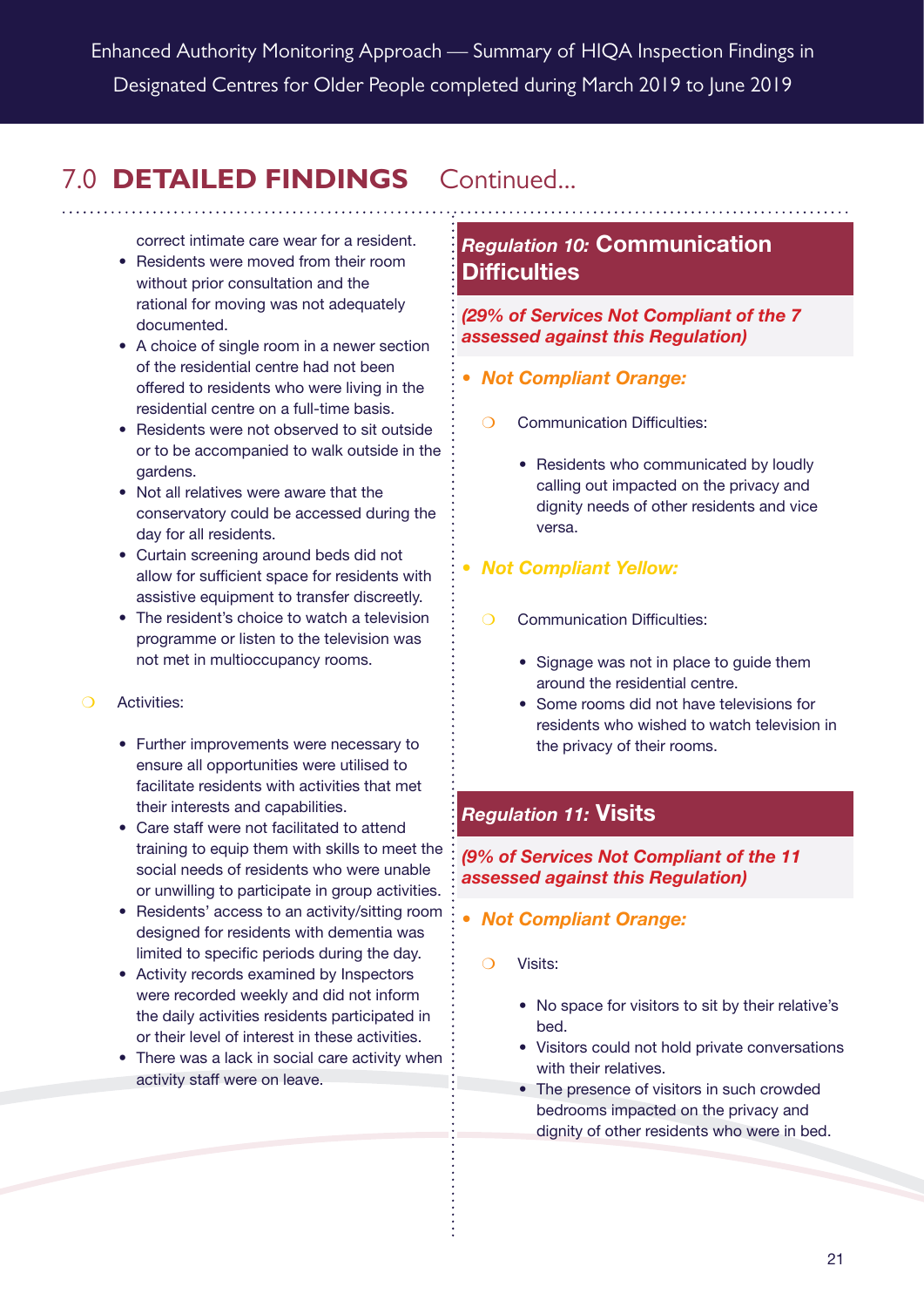# 7.0 **DETAILED FINDINGS** Continued...

#### *Regulation 12:* Personal Possessions

*(33% of Services Not Compliant of the 12 assessed against this Regulation)*

*• Not Compliant Orange:*

- O Storage of Personal Belongings:
	- There was inadequate provision for the storage of personal belongings as evidenced by:
		- Lack of space for personal possessions (2).
		- Lack of space in the communal sitting/ dining room and in residents' bedrooms.
		- Wardrobes available in the residential centre consisted of a narrow ''double height locker'' type wardrobe approximately four feet high and nine inches wide.
		- Extra personal clothes of residents were stored on the floor of an external building in green bags.
		- Other clothes were seen stored in plastic boxes in a shared press.
		- There were no hangers for skirts/trousers and shoes in several rooms were on the floor as there was no space to store them.

#### *• Not Compliant Yellow:*

- O Storage of Personal Belongings:
	- Some residents in rooms with multioccupancy rooms could not retain control over their clothing and possessions as their wardrobes were located on the opposite side of the room and were not accessible to them.
	- There was insufficient space for residents to display their personal possessions such as photographs and ornaments.
	- Residents in multioccupancy bedrooms used the surface of electric cable trunking as shelf space.

• Residents used the wall adjacent to or behind their beds to display unframed photographs and artwork.

#### *Regulation 13:* End of Life

#### *(10% of Services Not Compliant of the 10 assessed against this Regulation)*

- *• Not Compliant Orange:*
	- O End of Life Care:
		- A sample of care plans reviewed showed there while some clinical information was included regarding interventions and resuscitation status, there was very little spiritual or personal wishes recorded to direct and inform a person's care.

#### *Regulation 17:* Premises

#### *(82% of Services Not Compliant of the 17 assessed against this Regulation)*

- *• Not Compliant Orange:*
	- O Premises:
		- The following issues relating to the premises were identified:
			- Inadequate communal and dining space.
			- Inadequate outdoor space an laundry facilities.
			- Chipped paint and rust on some radiators.
			- Scuff marks and damaged plaster on the walls of some bedrooms.
			- The relocated sluice room remained unfinished.
			- There were insufficient shower facilities available.
			- Some corridors did not have handrails.
			- A number of doorways, walls and skirting boards were chipped and damaged.
			- No shelving in the bathrooms to allow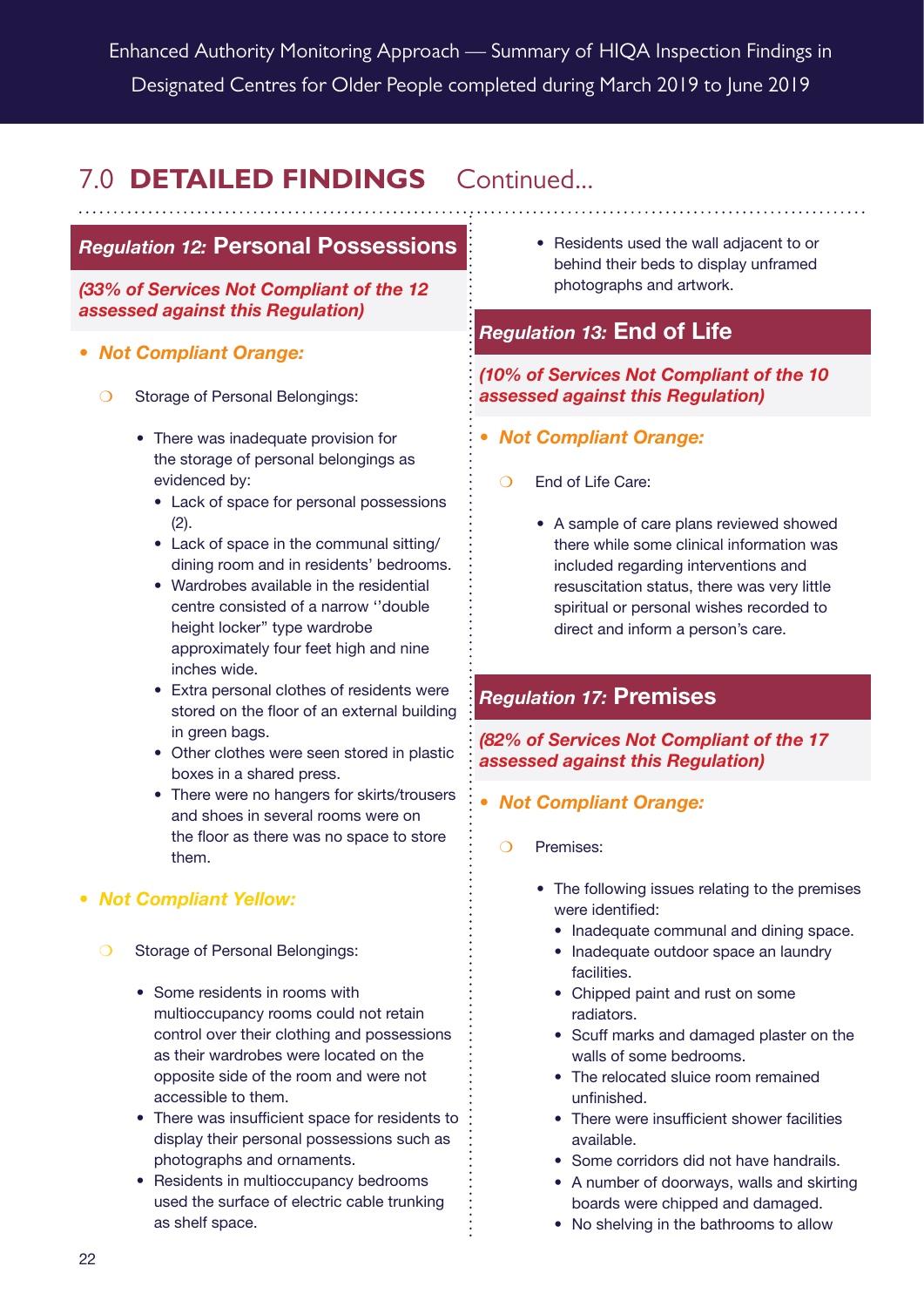# 7.0 **DETAILED FINDINGS** Continued...

storage of personal items.

- Inadequate ventilation, heating and lighting.
- Equipment for bedding and seating was not fit for purpose.
- There was inadequate storage space to accommodate assistive and other equipment, for example, several specialised chairs, hoists and laundry bins were stored in the assistive bathrooms.
- The option of residents choosing to rest in a chair in their bedrooms was hindered by the room layout and the limited space available.
- Emergency call bells were not fitted in the visitors' room.

#### *• Not Compliant Yellow:*

- O Premises:
	- The following issues relating to the premises were identified:
		- The radiator in the smoking room was excessively hot.
		- There was a recurrence of a water circulation problem.
		- There were untidy telephone wires on walls in some areas
	- There were inadequate storage facilities as wheelchairs and other mobility equipment were being stored beside a partition wall as there was no other space available.
	- Vacant respite rooms were being used as temporary dining rooms and for the provision of activities. Accessibility to dining and activities was limited due to the size of these rooms.

### *Regulation 18:* Food and Nutrition

#### *(34% of Services Not Compliant of the 12 assessed against this Regulation)*

- *• Not Compliant Orange:*
	- O Food and Nutrition:
		- Inspectors noted that some residents on soft modified diets were served the same food both at lunch time and dinner time (2).
		- Inspectors were not assured that the food served was at the required temperature as the hot box had been left open and unattended for a period of time before being served to residents.
		- Inspectors observed institutional practices in the way the food was served.
		- There was no menu displayed in one dining area and the menu was not clearly written and difficult to read in the other unit. Staff or residents did not know what was on offer for lunch.
		- An Inspector observed soup being served to residents in plastic type glasses and plastic milk cartons were place directly on the tables, this was not indicative of a quality service.

#### *• Not Compliant Yellow:*

- ❍ Food and Nutrition:
	- The menus had not been reviewed by a dietitian to ensure that the calorific value was satisfactory to meet residents assessed needs. For example, the evening tea provided for some residents was limited to scones which did not provide a nutritionally balanced meal for what was the last full meal of the day.
	- Where weight loss had been a problem and the situation had stabilised, the Inspector saw that the weight record had not been updated for the past two months which did not indicate that monitoring was sufficiently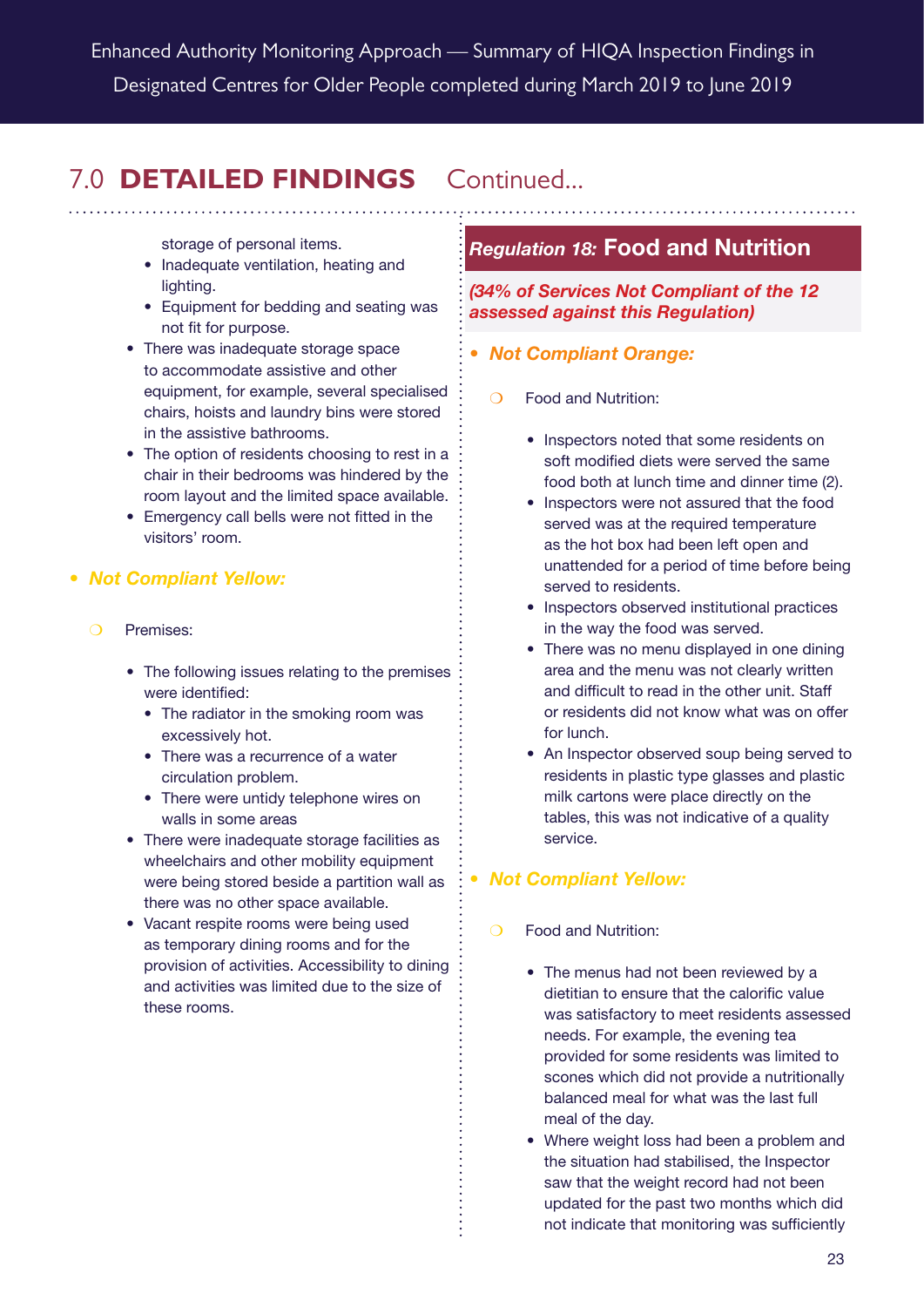# 7.0 **DETAILED FINDINGS** Continued...

rigorous to prevent a deterioration or a recurrence of the problem.

#### *Regulation 20:* Information for Residents

*(20% of Services Substantially Compliant of the 5 assessed against this Regulation)* 

- *• Substantially Compliant:*
	- ❍ Resident's Guide:
		- The Resident's Guide stated that, where possible, the residential centre requests that relatives take responsibility for personal clothes. This is not in keeping with the services outlined in the Contract of Care.

#### *Regulation 26:* Risk Management

*(77% of Services Not Compliant of the 13 assessed against this Regulation)* 

- *• Not Compliant Orange:*
	- O Risk Management:
		- Improvements were required to ensure that all risks were identified, assessed and measures put in place to control the risks identified (2).
		- Not all risks were assessed and managed appropriately and included:
			- The risks to staff from unsafe evacuation.
			- The risk of unsafe storage of medicinal products.
			- No fire-resistant door on the sluice room where two bedpan washers were seen to be in use.
			- Inadequate risk management training sessions were provided to all senior staff.
		- The Inspector were concerned about the level of fire safety risks that had not been identified or proactively managed.
		- A number of hazards which posed a risk to residents were noted by Inspectors during

the inspection. These risks include:

- Objects including a knife, scissors, empty paint cans, sharp metal strips and discarded wooden boards were left unsecured in the enclosed garden area.
- The clinical waste bin stored externally was not secure and could be accessed from the enclosed garden area.
- Cleaning agents were left unattended on an open cleaning trolley.
- PEEPs (Personal Emergency Evacuation Plans) were not in place for all residents.

#### *• Not Compliant Yellow:*

- O Risk Management:
	- The risk management policy did not include measures to manage risk areas such as:
		- Abuse.
		- Accidental injury.
		- Aggression and violence and self-harm
	- The following areas required attention during the inspection:
		- Disposal bags were needed in some disposal bins.
		- A poor moving and handling technique was observed where foot pedals were not used during a wheelchair transfer.

#### *Regulation 27:* Infection Control

*(46% of Services Not Compliant of the 13 assessed against this Regulation)* 

- *• Not Compliant Orange:*
	- O Infection Prevention and Control:
		- The lack of cleanliness posed an infection control risk (3).
		- A deep clean of the residential centre had not been maintained.
		- Dust was seen on exposed pipe work and on the stairs.
		- There was a strong odour in some toilets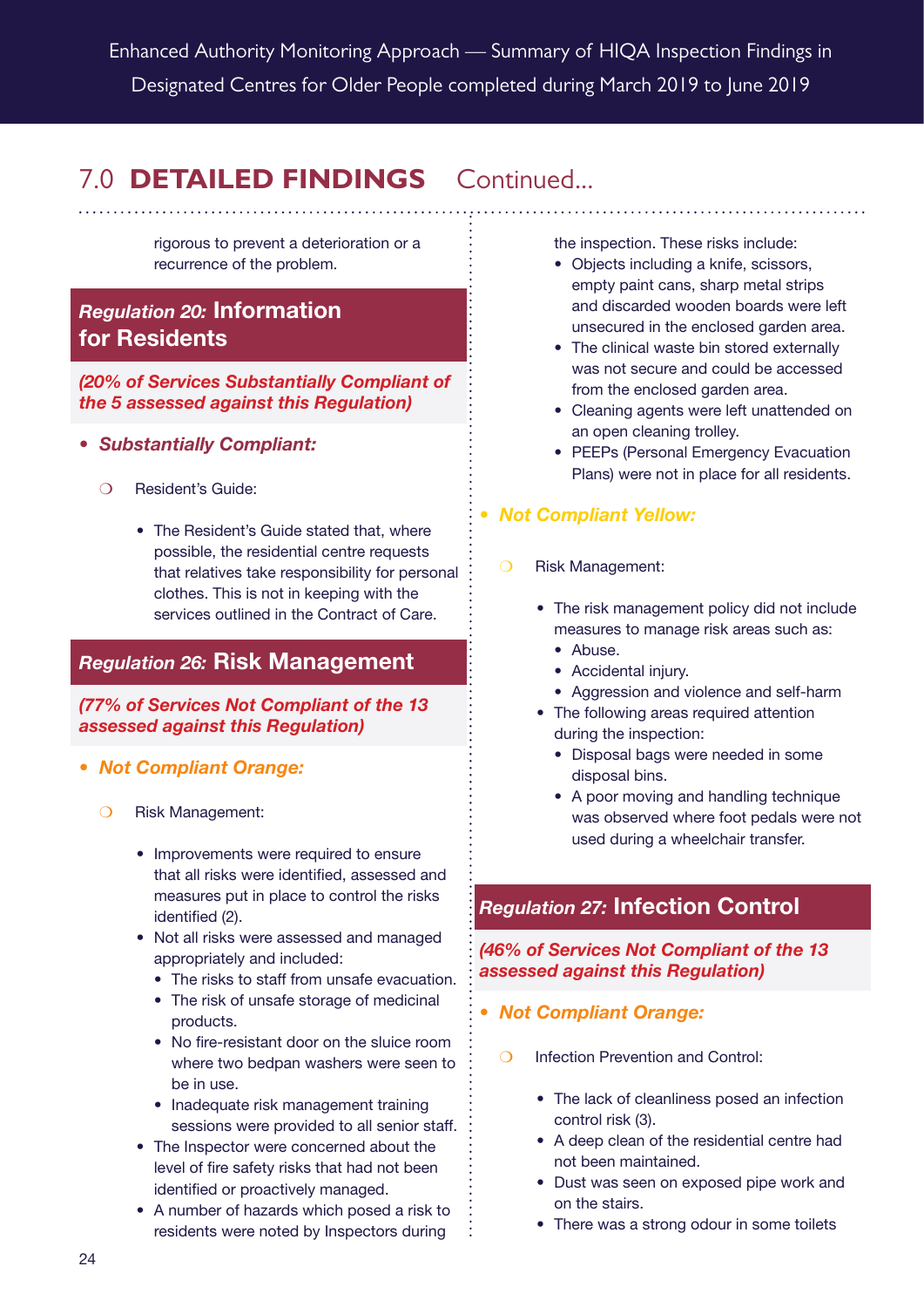# 7.0 **DETAILED FINDINGS** Continued...

which opened out to the main corridor.

- Brushes and dust pans were dirty and were stored on the floor of sluice rooms.
- Improvements were required in relation to the arrangements in place for linen and laundry management including handling, segregation of clean and used linen, washing, drying and storage in line with best practice.
- A flushable waste disposal system was not fitted in the sluice room.
- Personal Protective Equipment (PPE) and a hazardous waste disposal bin were not available in the sluice room.
- Inappropriate storage of clean linen and used linen disposal trolley in two shared toilet/bathrooms.
- Inspectors were informed that legionella readings were still high in some bedroom areas and a resident had been moved to other accommodation due to high readings.
- Lack of supervision of general cleaning and decontamination processes taking place. Some equipment used by residents was not clean e.g. shower chairs.

### *Regulation 28:* Fire Precautions

 *(59% of Services Not Compliant of the 17 assessed against this Regulation)* 

#### *• Not Compliant Red:*

- O Fire Safety:
	- The Registered Provider did not take adequate precautions against the risk of fire or ensure that adequate systems were in place to ensure the safe and effective evacuation of residents (2). Not compliant practices include:
		- Documented risk assessments were not used to identify or manage fire hazards and risks throughout the premises.
		- The emergency gas cut off switch for the kitchen equipment was externally

located next to the key coded kitchen door meaning that in an emergency, staff would need to leave the kitchen to cut off the gas supply.

- Inspectors observed a portable oxygen cylinder left unattended in a resident's bedroom.
- No signage was in place to alert staff or residents of the use of oxygen in the bedroom.
- A number of final exit doors were key locked, with keys located in break glass units next to the doors.
- Door closers fitted to bedroom doors required adjustment. The panic bar was broken and out of position on a final exit door located along an escape corridor.
- Records indicated that the inspection and certification of the Fire Detection and Alarm system was sporadic in nature.
- The emergency lighting system had not been inspected or maintained in accordance with the relevant Irish Standard since 2014.
- Electrical installations throughout the residential centre has not been inspected or tested.
- An ELCB board/old style fuse board located within the kitchen, was in a very poor state of repair.
- Fire drill reports did not include a commentary on the outcome of the drill.
- Some break glass units were located almost 1.5m above floor level which is above the recommended height.
- The fire safety management plan displayed in the reception area was not up to date.

#### O Training:

- New staff members had not received formal fire safety training.
- Staff training had not been provided for full range of resident evacuation assistance needs that are required in the centre.
- Learning outcomes for future learning and training was not recorded on fire drill reports.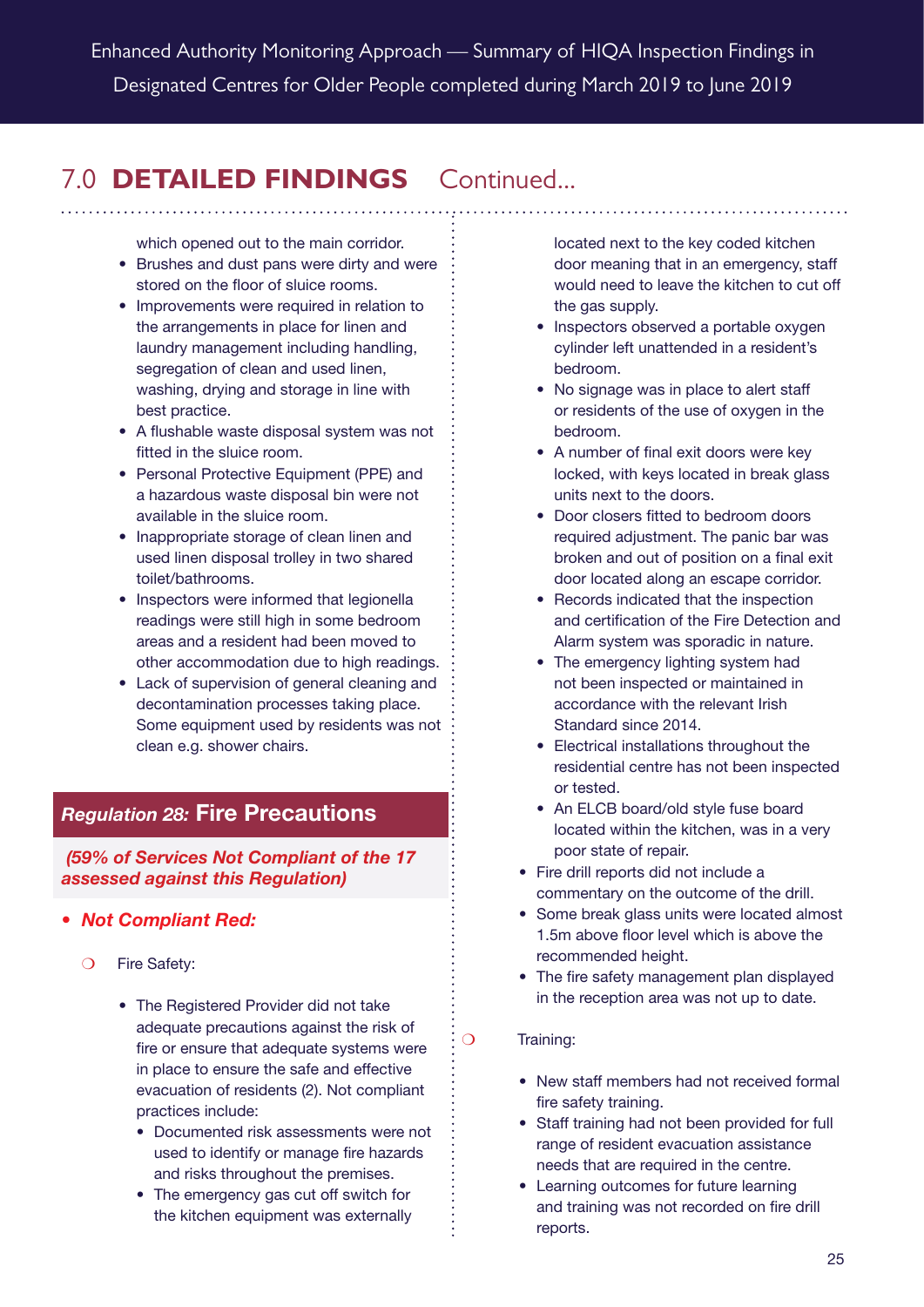- Some staff were not knowledgeable of what to do in the event of a fire.
- Not all staff were aware of how to operate a fire extinguisher.
- Senior members of staff, who were designated as fire wardens, had not received training in fire safety procedures to enable to carry out their duties in the event of a fire.

#### *• Not Compliant Orange:*

- O Fire Safety:
	- Preventive maintenance of the fire alarm and emergency lighting did not take place every three months throughout 2018.
	- Pilot lights on two emergency lights were not lit to indicate if they were functioning correctly.
	- Some doors were not fitted with self-closing devices.
	- An inaccurate sign was placed over oxygen cylinders and it stated ''non-flammable gas''.
	- Oxygen cylinders were not secured on a suitable stand.
	- The smoking room was not suitably furnished.
	- An annex off the conservatory contained a wicker couch and chair.
	- The fire extinguisher was out of date.

#### *• Not Compliant Yellow:*

- O Fire Safety:
	- Fire safety measures required improvement in the areas of how fire drills and training was recorded.
	- The location of the fire extinguishers outside the laundry room required review as they were not immediately accessible to staff.
	- Simulated evacuations had not been completed to ensure that staff were familiar with how to evacuate.
	- Additional signage to guide staff/

residents/others to the fire assembly points was required.

#### *Regulation 29:* Medicines and Pharmaceutical Services

#### *(25% of Services Not Compliant of the 12 assessed against this Regulation)*

- *• Not Compliant Orange:*
	- O Medication Management:
		- There were gaps in the medication administration records.
		- Some medications prescribed for 14:00hrs were administered at 12:00hrs.
		- Daily checks of medication patches were not routinely completed.
		- Administration of the medication was not always reflective of the resident's prescription.
		- Administration of prescribed supplementary fluids were not routinely recorded during night duty.
		- Improvement was required as the frequency of administering medication to be given as and when required (PRN) was not consistently recorded.
		- Medication to be crushed prior to administration was not consistently recorded.
		- There was no evidence that a choice of pharmacist was available to residents or that the obligations of the pharmacist to the resident as required under relevant legislation and guidance, were being met.
		- A night-time sedative medicine had been administered by staff members for a period of over three weeks without the necessary signed authorisation. There was no record documented that the sedation had been administered.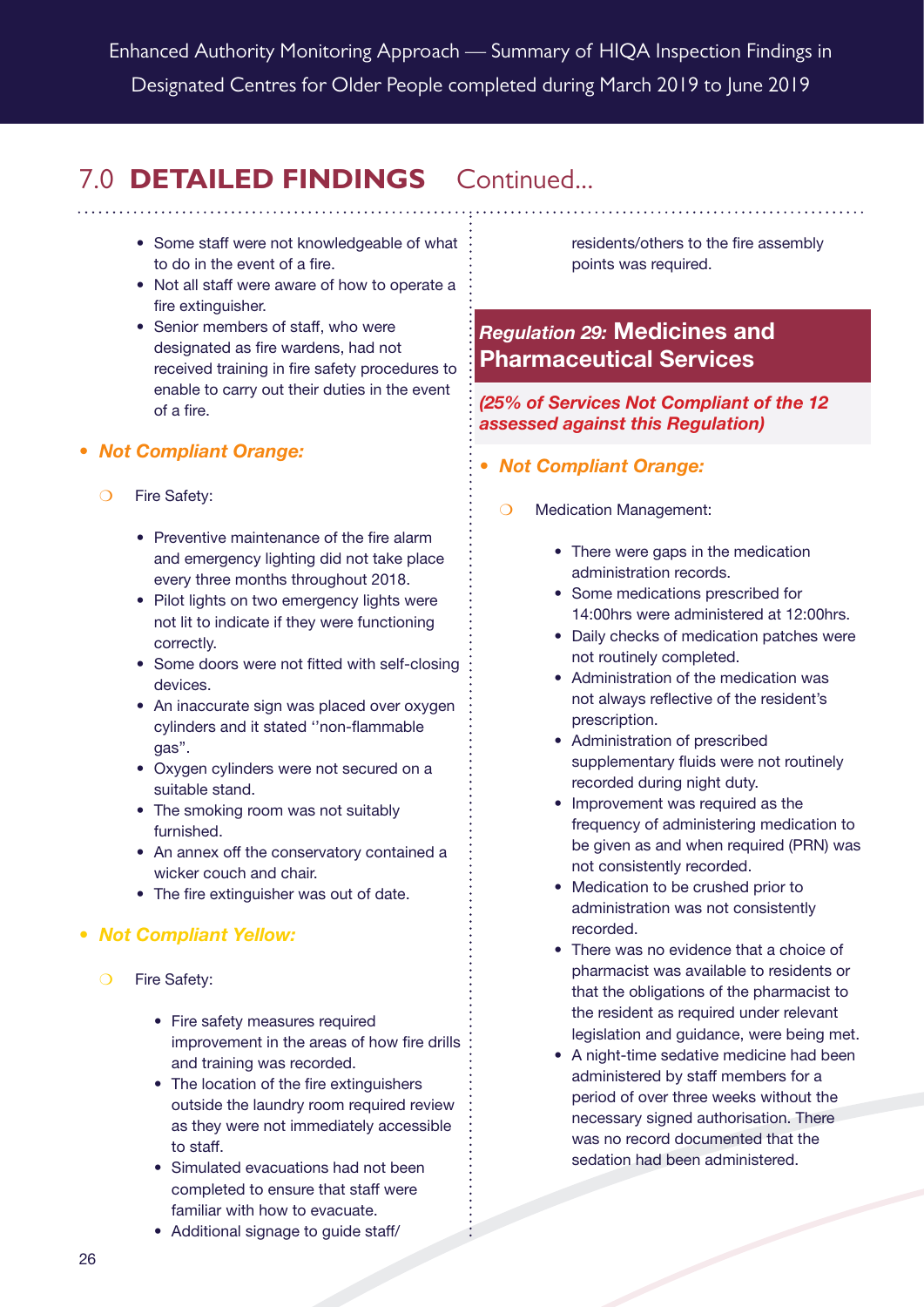# 8.0 **CONCLUSION**

This report illustrates the new layout of the HIQA inspection reports and details the continuing trends in HIQA findings in relation to residential care settings for older people in meeting the relevant requirements.

The trends show that high risk findings are still evident in the area of Records, Governance and Management and Fire Precautions, with many residential centres requiring improvements in key areas such as Directory of Residents, Risk Management and Premises.

Good practice was identified in relation to Insurance and Temporary Absence or Discharge of Residents.

Further Information For further information contact HCI at +353 (0)93 36126 or info@hci.care

#### Disclaimer

*This report has been produced independently by Health Care Informed Ltd (HCI). The information, statements, statistics and commentary (together the 'Information') contained in this Report have been prepared by HCI from publicly available material. HCI does not express an opinion as to the accuracy or completeness of the information provided, the assumptions made by the parties that provided the information or any conclusions reached by those parties. HCI have based this Report on information received or obtained, on the basis that such information is accurate and complete. The Information contained in this Report has not been subject to an audit.*